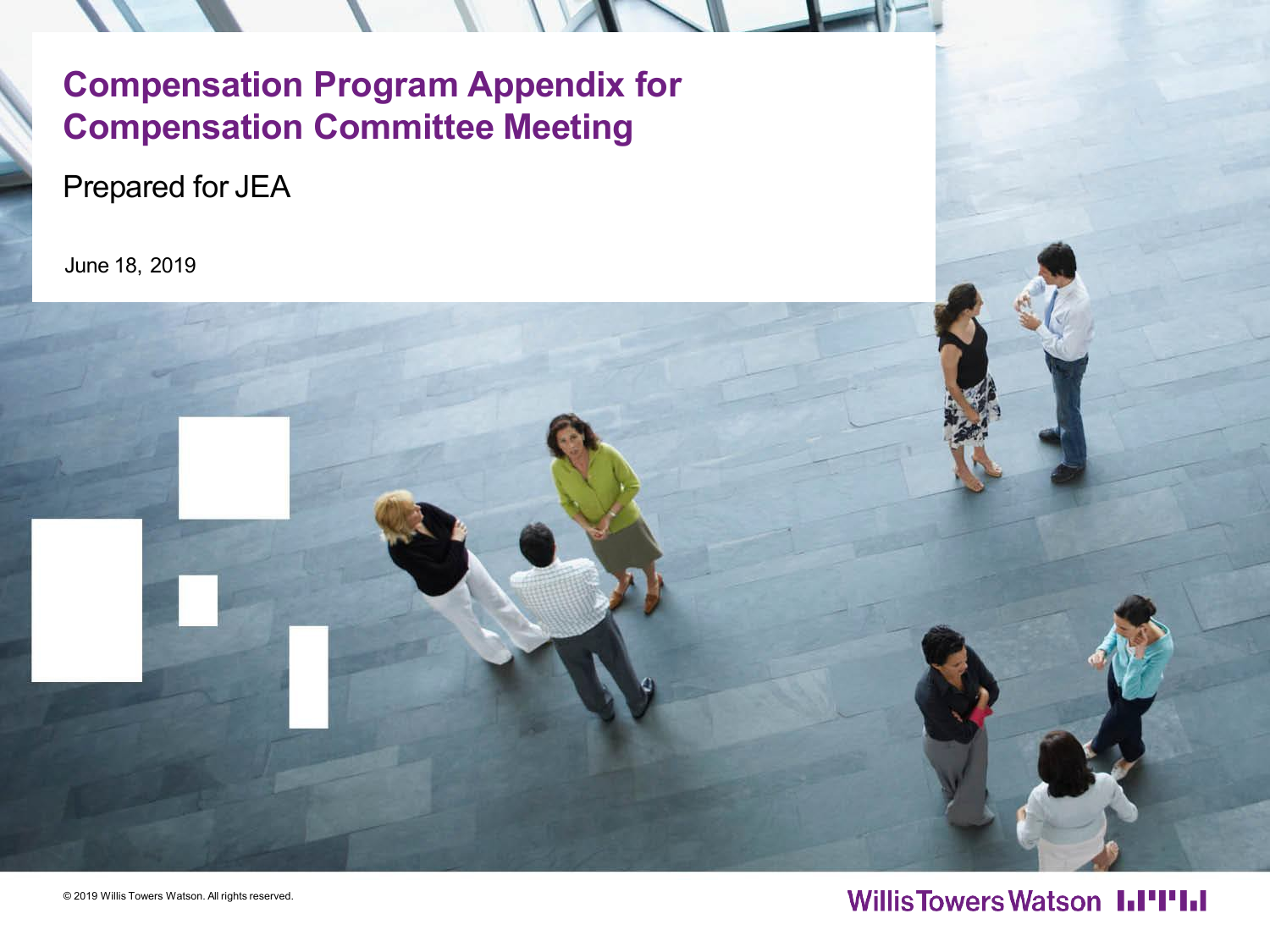### **Table of Contents**

| <b>Section</b>                             | Page            |
|--------------------------------------------|-----------------|
| Introduction                               | $\overline{2}$  |
| <b>Compensation Philosophy Review</b>      | $\overline{4}$  |
| Evolution of JEA's Compensation Program    | $6\phantom{1}6$ |
| <b>CEO Competitive Market Pricing</b>      | 8               |
| <b>Compensation Benchmarking Summary</b>   | 11              |
| <b>Short-Term Incentive Plan Practices</b> | 14              |
| Long-Term Incentive Plan Design            | 22              |
| <b>Proposed Compensation Adjustments</b>   | 29              |
| <b>Modernizing Total Rewards</b>           | 33              |
| Appendix                                   | 37              |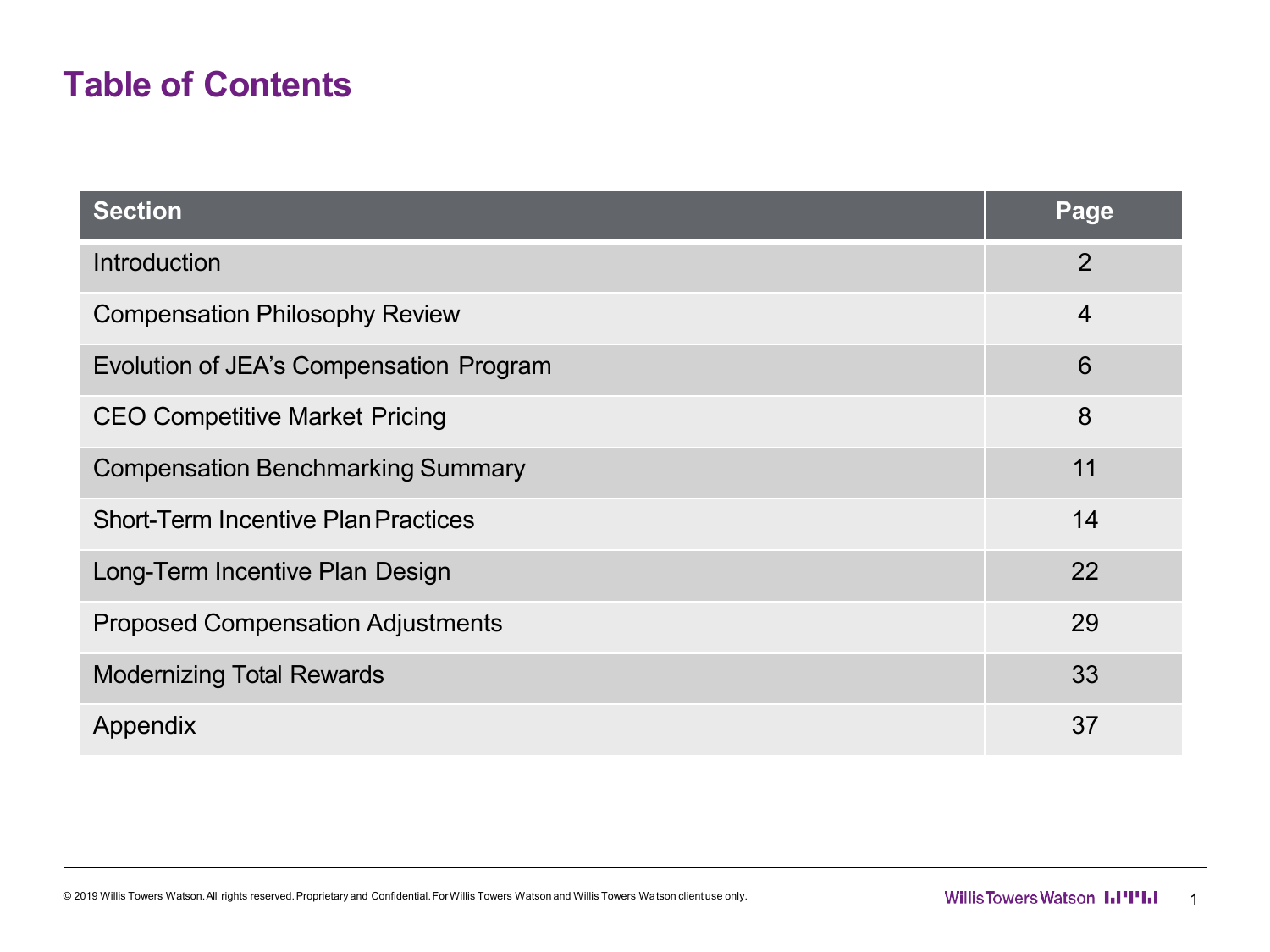## **Introduction** *Summary*

- JEA engaged Willis Towers Watson ("WTW") to complete thefollowing:
	- Conduct a competitive market assessment for JEA's entire employee population
	- Provide a summary of market practices related to short-term incentive plan design
	- Conduct a competitive market analysis of long-term incentive ("LTI") plan design practices and develop a proposeddesign
- **This report includes the following:** 
	- Confirmation of JEA's current compensation philosophy
	- Review of the evolution of JEA's compensation programs
	- Analysis of the compensation variances for JEA's employee population
	- Analysis of the gaps to market for JEA's Appointed population and Bargaining Units
	- **Proposed LTI plan design**
	- Total rewards market best practices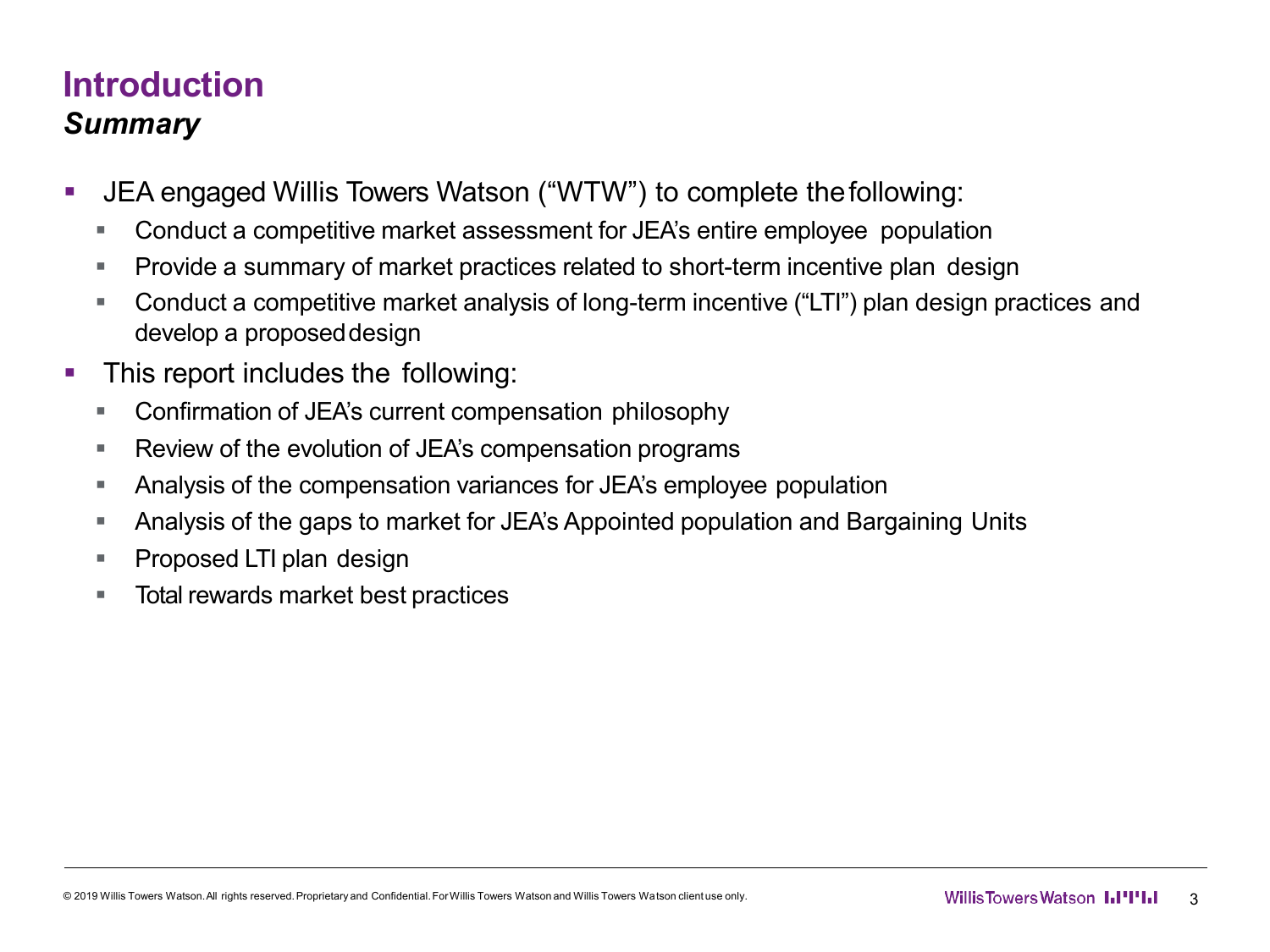#### **Compensation Philosophy Review** *JEA's Current Compensation Philosophy*

**The following table summarizes JEA's current compensation philosophy, which guided** WTW's review of JEA's competitive market assessments:

| <b>Compensation Philosophy</b><br><b>Element</b>                                     | <b>Details</b>                                                                                                                                                                                                                                                                                                    |
|--------------------------------------------------------------------------------------|-------------------------------------------------------------------------------------------------------------------------------------------------------------------------------------------------------------------------------------------------------------------------------------------------------------------|
| <b>Alignment of Interest Between</b><br>Employees, Stakeholders, and<br>Organization | JEA's compensation philosophy should support the overall business and board strategy<br>with the ultimate goal of driving performance of the organization                                                                                                                                                         |
| <b>Market for Talent</b>                                                             | JEA's geographic market for talent varies by job level:<br>Individual Contributors/Managers - local and regional scope<br>Directors/Executives - national scope                                                                                                                                                   |
| <b>Target Competitiveness</b>                                                        | Targets the market 50 <sup>th</sup> %ile for all pay elements (Base Salary, Short-Term Incentive, and<br>Long-Term Incentive)                                                                                                                                                                                     |
| Pay Mix                                                                              | JEA's pay mix currently consists of base salary and a short-term incentive award, but JEA is<br>implementing a long-term incentive plan in 2020 to align the interests of employees to JEA's<br>Guiding Principles and four (4) Corporate Measures of Value (Customer, Community,<br>Environmental and Financial) |
| <b>Industry Perspectives</b>                                                         | For functional roles – a 50/50 weighted mix of Utility/General Industry market data<br>For operational roles - only Utility Industry market data                                                                                                                                                                  |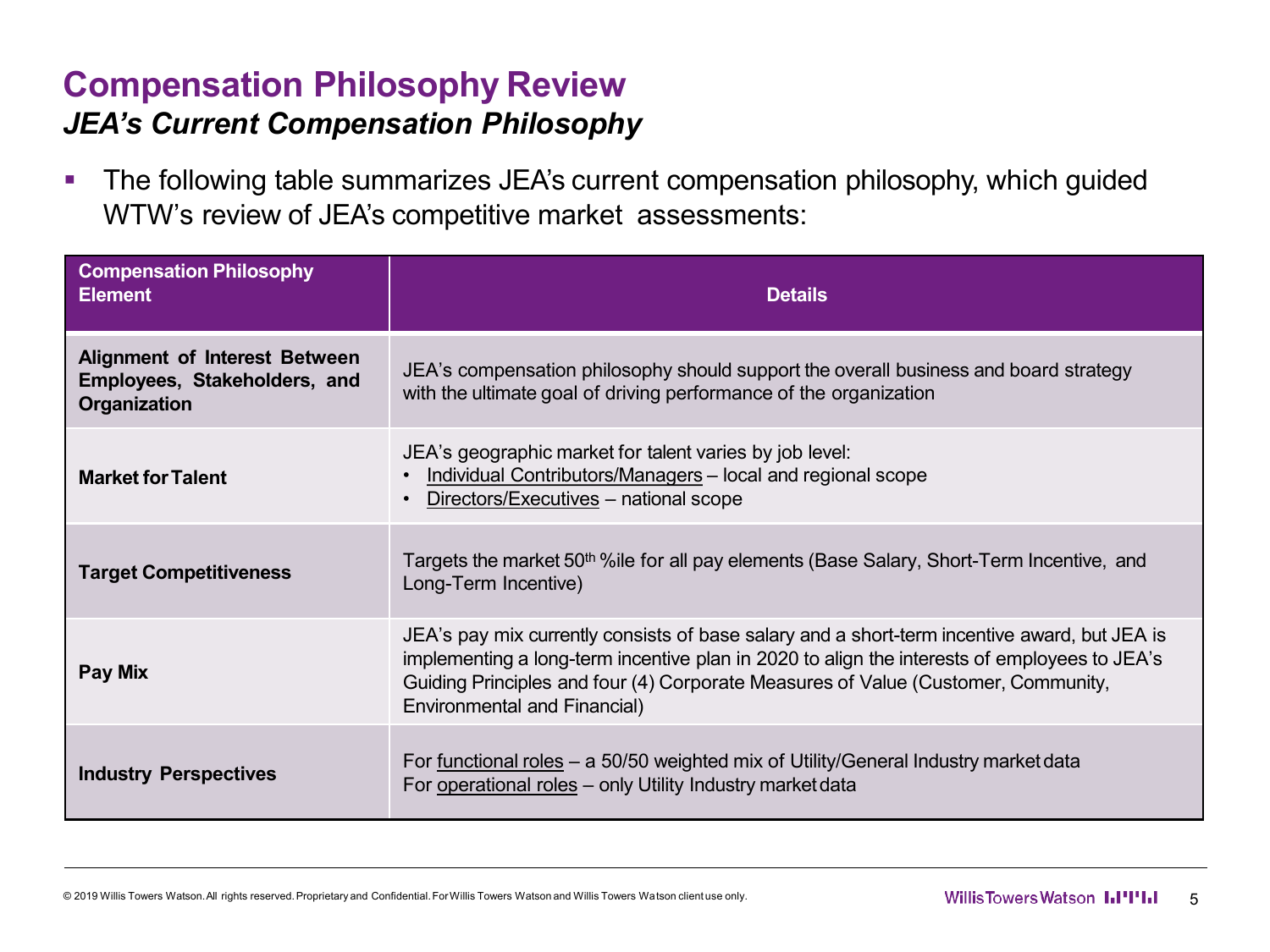#### **Evolution of JEA's Compensation Program** *Timeline of Goals and Major Changes*

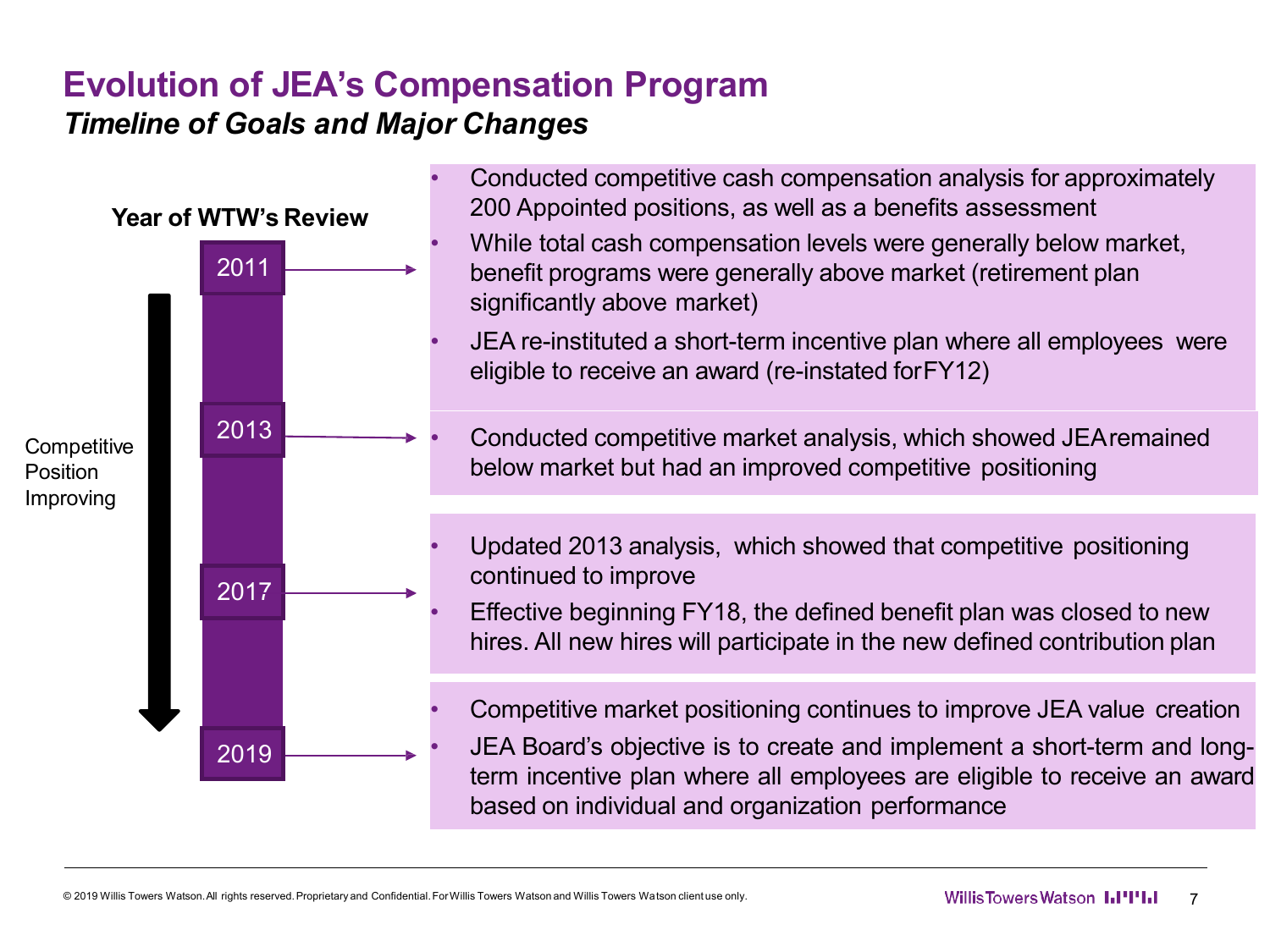## **CEO Competitive Market Pricing** *Methodology*

- To conduct the competitive market pricing for the CEO position, a peer group was developed reflecting:
	- Investor Owned Utilities ("IOUs") and Public Power Utilities
	- Focus on electric and/or diversified utilities (electric and gas and/or water utilities)
	- Comparably-sized (revenues in a range of  $\frac{1}{2}$  to 2x JEA's revenues of \$1.79B OR generation capacity in a range of  $\frac{1}{2}$  to 2x JEA's generation capacity of 3,330 kWh)
	- Survey source: Willis Towers Watson's *2018 Energy Services Industry ExecutiveCompensation Database*
- **Target TDC for the Combined Peer Group perspective is built up by using this formula:** 
	- **Target TCC + (Base Salary**  $*$  **1/<sub>2</sub> reported LTI opportunity %)** 
		- Given public power utilities do not typically provide LTI, market data is not shown for the public power peers; therefore, the Combined Peer Group perspective reflects 1/2 of the reported market data because the data are comprised of responses from both public power and IOUs (average of public power and IOUs)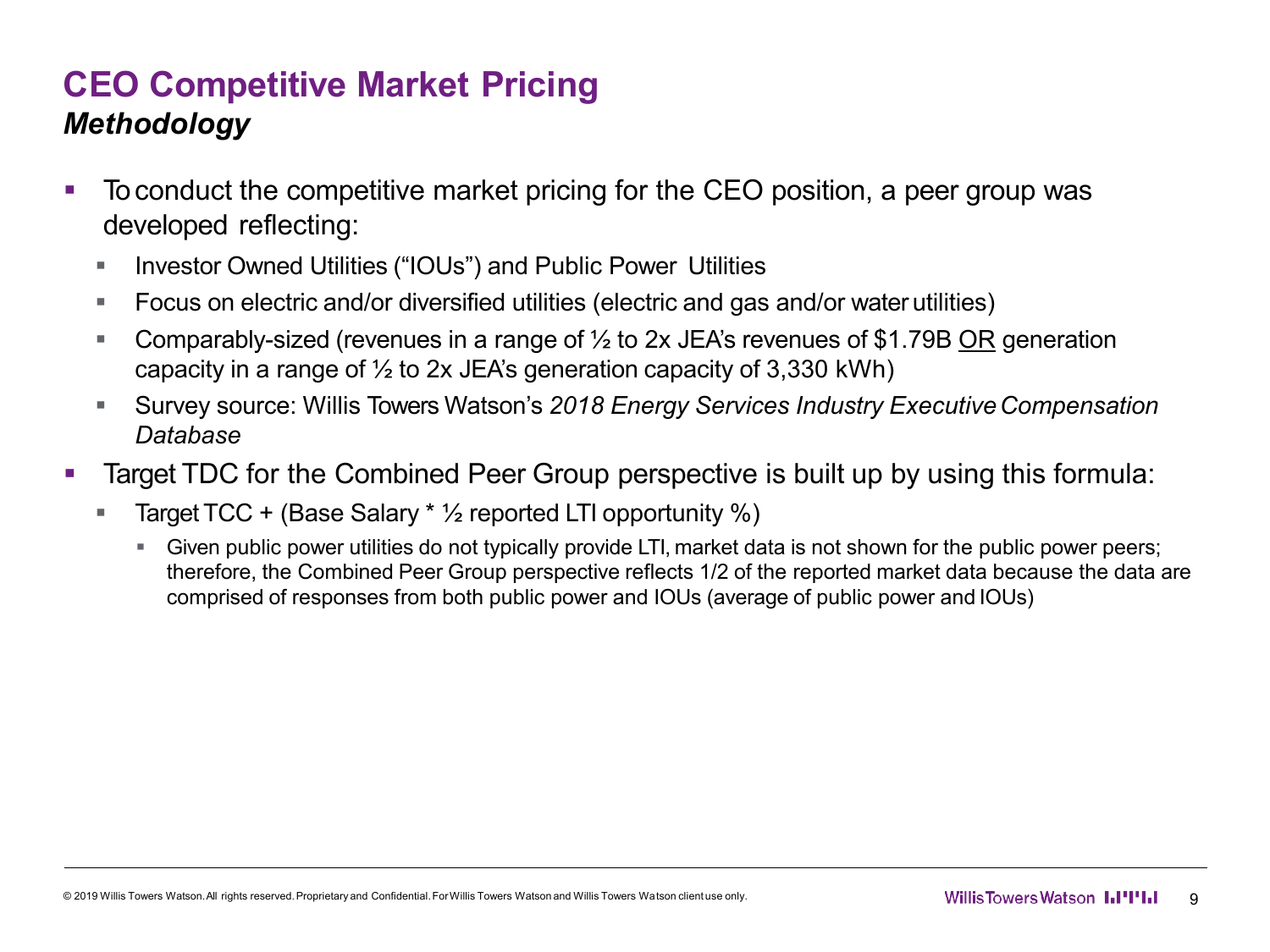#### **CEO Competitive Market Pricing** *Market Pricing Details*

|                               | <b>Chief Executive Officer</b>      |           |                               | Competitive Market Data <sup>(5)</sup> |  |  |  |
|-------------------------------|-------------------------------------|-----------|-------------------------------|----------------------------------------|--|--|--|
| <b>Pay Component</b>          | <b>Data Perspective</b>             |           | 25th %ile 50th %ile 75th %ile |                                        |  |  |  |
|                               | <b>Combined Peer Group</b>          | \$605.0   | \$800.0                       | \$980.0                                |  |  |  |
| <b>Base</b><br>(\$000s)       | <b>Investor Owned Utility Peers</b> | \$730.0   | \$835.0                       | \$995.0                                |  |  |  |
|                               | <b>Public Power Peers</b>           | \$475.0   | \$580.0                       | \$920.0                                |  |  |  |
|                               | <b>Combined Peer Group</b>          | 48%       | 100%                          | 108%                                   |  |  |  |
| Target Bonus % (1)            | <b>Investor Owned Utility Peers</b> | 100%      | 100%                          | 110%                                   |  |  |  |
|                               | Public Power Peers <sup>(3)</sup>   |           |                               |                                        |  |  |  |
|                               | <b>Combined Peer Group</b>          | \$760.0   | \$1,275.0                     | \$1,790.0                              |  |  |  |
| <b>Target TCC</b><br>(\$000s) | <b>Investor Owned Utility Peers</b> | \$1,380.0 | \$1,725.0                     | \$2,065.0                              |  |  |  |
|                               | <b>Public Power Peers</b>           | \$515.0   | \$720.0                       | \$985.0                                |  |  |  |
|                               | <b>Combined Peer Group</b>          | 107%      | 125%                          | 166%                                   |  |  |  |
| LTI % $(2)$                   | <b>Investor Owned Utility Peers</b> | 213%      | 249%                          | 331%                                   |  |  |  |
|                               | <b>Public Power Peers</b>           |           |                               | ---                                    |  |  |  |
|                               | Combined Peer Group <sup>(4)</sup>  | \$1,515.0 | \$2,270.0                     | \$3,010.0                              |  |  |  |
| <b>Target TDC</b><br>(\$000s) | <b>Investor Owned Utility Peers</b> | \$2,845.0 | \$3,970.0                     | \$5,110.0                              |  |  |  |
|                               | <b>Public Power Peers</b>           | \$515.0   | \$720.0                       | \$985.0                                |  |  |  |

"---"= Data not available.

(1) Target bonus percentages are represented as a percentage of base salary.

(2) Long-term incentive (LTI) percentages are represented as a percentage of base salary. LTI figures are based on ASC 718 (FAS 123R) "accounting values". Given public power utilities do not typically provide LTI, market data is not shown for the public power peers; therefore, the Combined Peer Group perspective reflects 1/2 of the reported market data because the data are comprised of responses from both public power and IOUs (average of public power and IOUs).

(3) Only 4 public power peers report a target bonus opportunity (sample size less than 5 is too small to report data). Responses range from 8-35% with an average of 22%.

(4) Target TDC for the Combined Peer Group perspective is built up by using Base Salary, Target TCC, and LTI % data.

(5) Market data greater than \$100,000 rounded to the nearest \$5,000.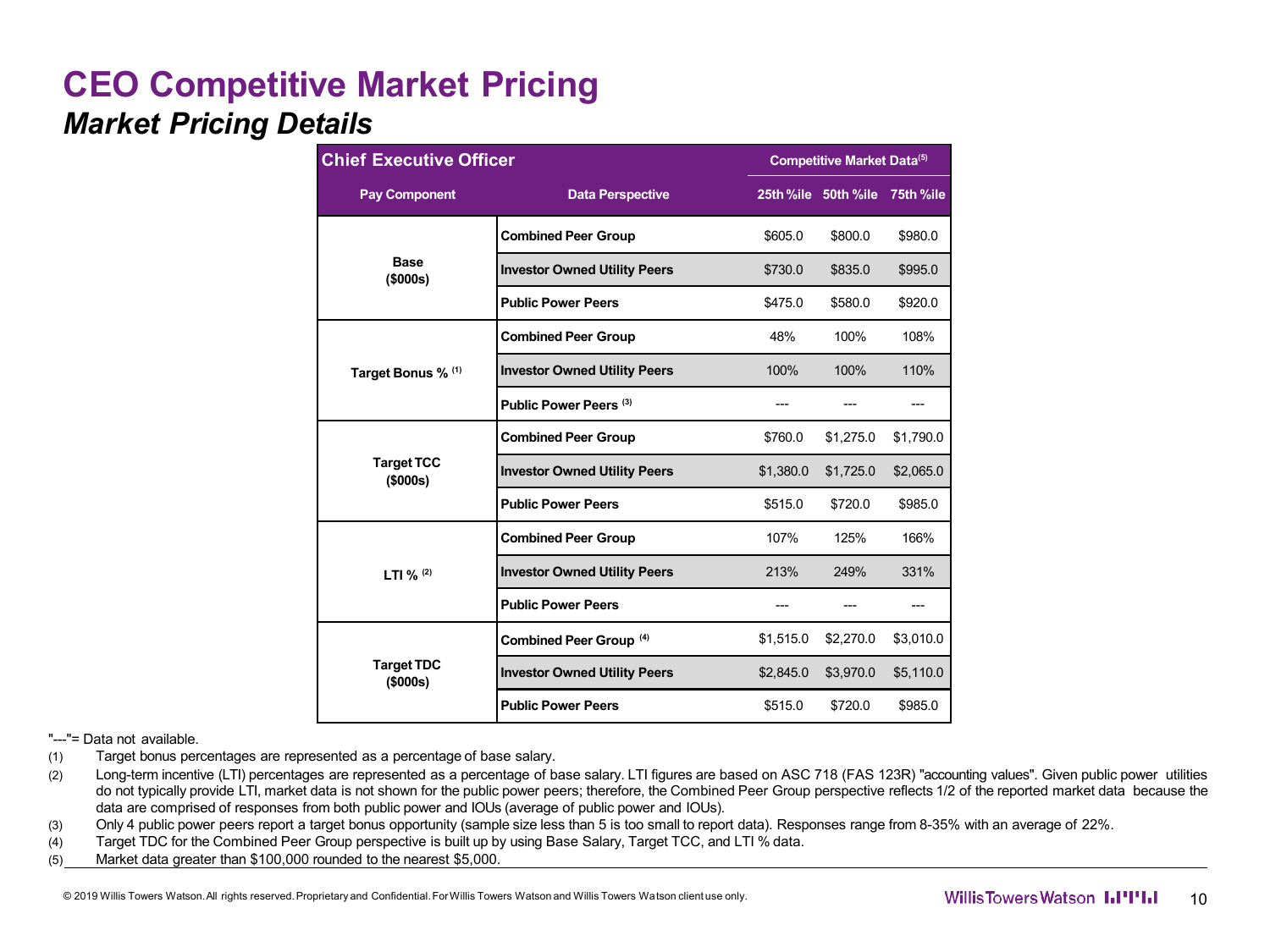# **Compensation Benchmarking Summary** *Methodology*

- The following page contains a summary of WTW's review of JEA's competitive market data for its Appointed population (including 13 executives)
- WTW reviewed the most current incumbent and market data provided by JEA
	- **Market data for the positions below the Director-level reflect a -5% geographic differential to** account for the cost of labor of Jacksonville, FL vs. the US national average
	- **Analysis of competitive positioning focused on market data at the 50<sup>th</sup> percentile**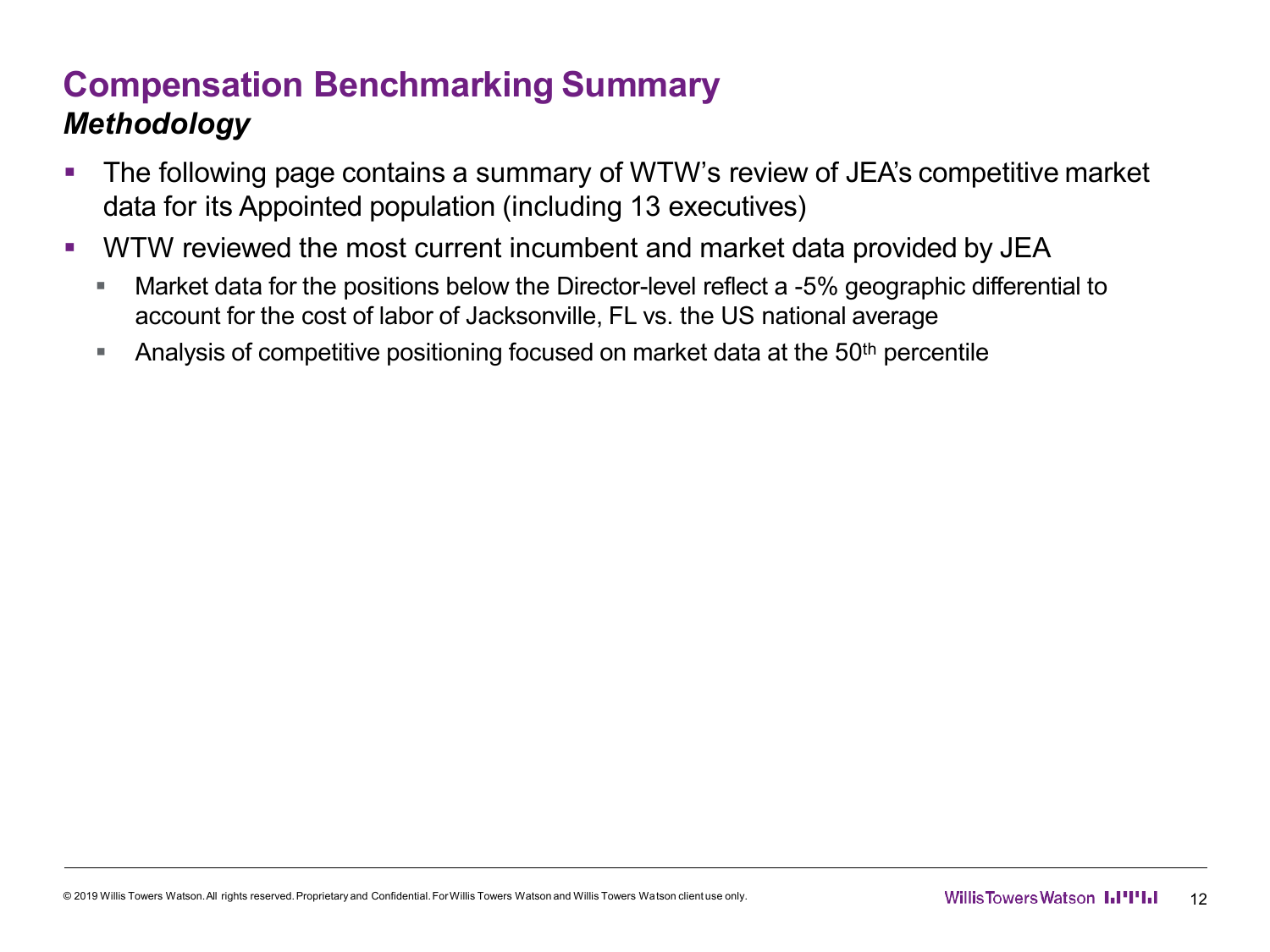# **Compensation Benchmarking Summary**

#### *Appointed Population vs. Market 50th Percentile Variances By Job Level*

- **The following exhibits summarize variances comparing incumbent pay data with market** data from job weighted perspective for the Appointed population only
- Variances are lower to market for executives and directors at target bonus %, target TCC, and target TDC compared to the other job levels

| <b>Level</b>                  | <b>Average Base Salary</b><br><b>Variance</b> | <b>Average Target Bonus</b><br>% Absolute Variance | <b>Average Target TCC</b><br><b>Variance</b> | <b>Average Long-term</b><br><b>Incentive % Absolute</b><br><b>Variance</b> | <b>Average Target TDC</b><br><b>Variance</b> |
|-------------------------------|-----------------------------------------------|----------------------------------------------------|----------------------------------------------|----------------------------------------------------------------------------|----------------------------------------------|
| <b>Executive</b>              | $-12%$                                        | $-33%$                                             | $-28%$                                       | $- -$                                                                      | $-42%$                                       |
| <b>Director</b>               | $-1\%$                                        | $-10%$                                             | -8%                                          |                                                                            | $-13%$                                       |
| <b>Manager</b>                | $-2%$                                         | $-5%$                                              | -6%                                          | $- -$                                                                      | -6%                                          |
| <b>Individual Contributor</b> | $-1%$                                         | $-2%$                                              | $-1\%$                                       | $- -$                                                                      | $-1%$                                        |
| <b>Total</b>                  | $-2%$                                         | $-7%$                                              | $-6%$                                        | --                                                                         | $-7%$                                        |

#### **Job Weighted:**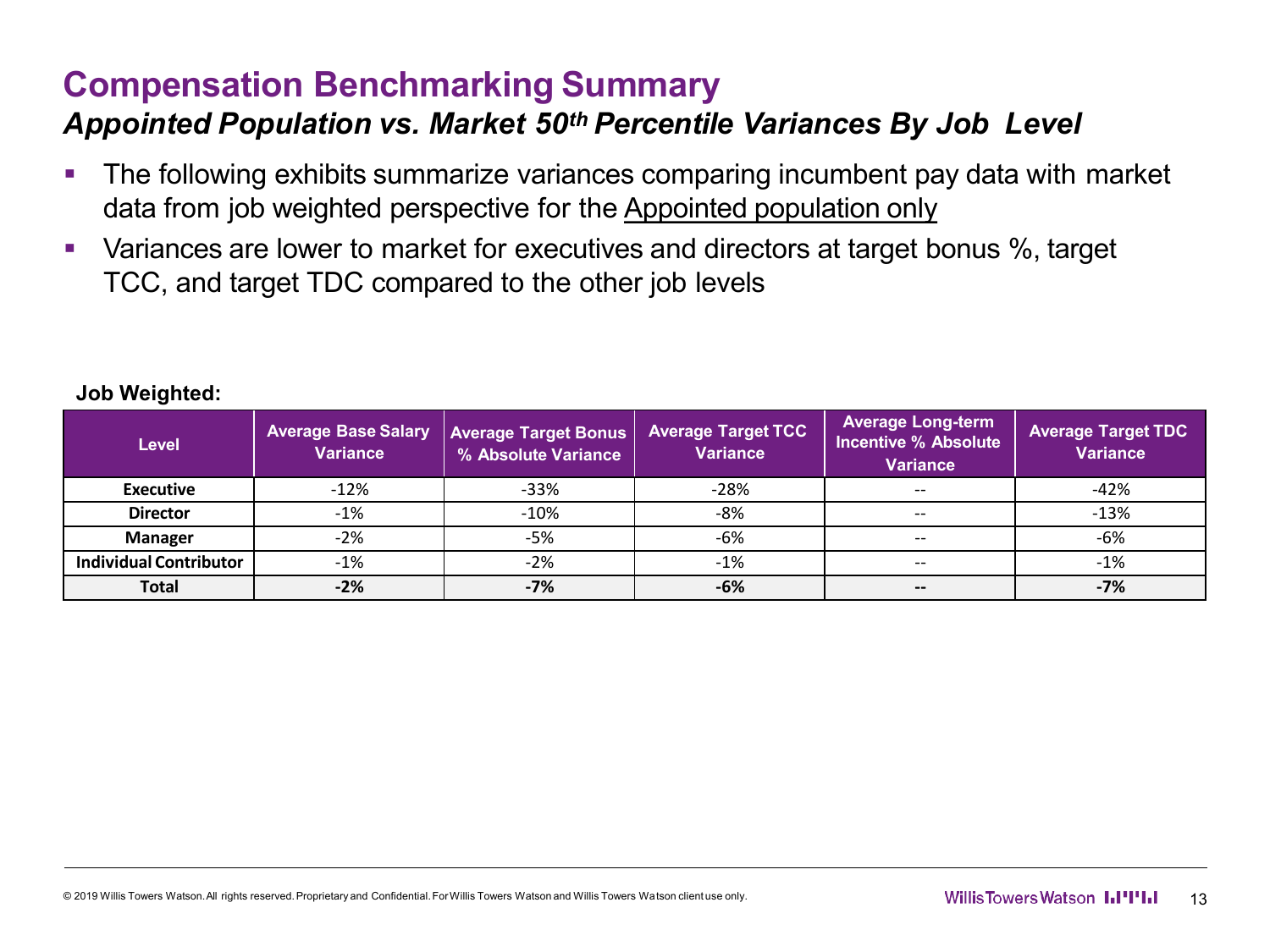#### **Short-Term Incentive Plan Practices** *Introduction*

- JEA re-instated a broad-based short-term incentive plan several years ago, both to address competitive pay levels, as well as to reinforce specific messages related to performance expectations
- The following pages summarize market practices related to short-term incentive plan design
	- As appropriate, JEA may consider these practices as they continue to evolve their incentive plan design
	- Key design features covered include eligibility, target award opportunities, payout ranges, bonus pool funding, performance measures and performance range
- **The market practices information has been summarized from survey research, as well** as our consulting experiences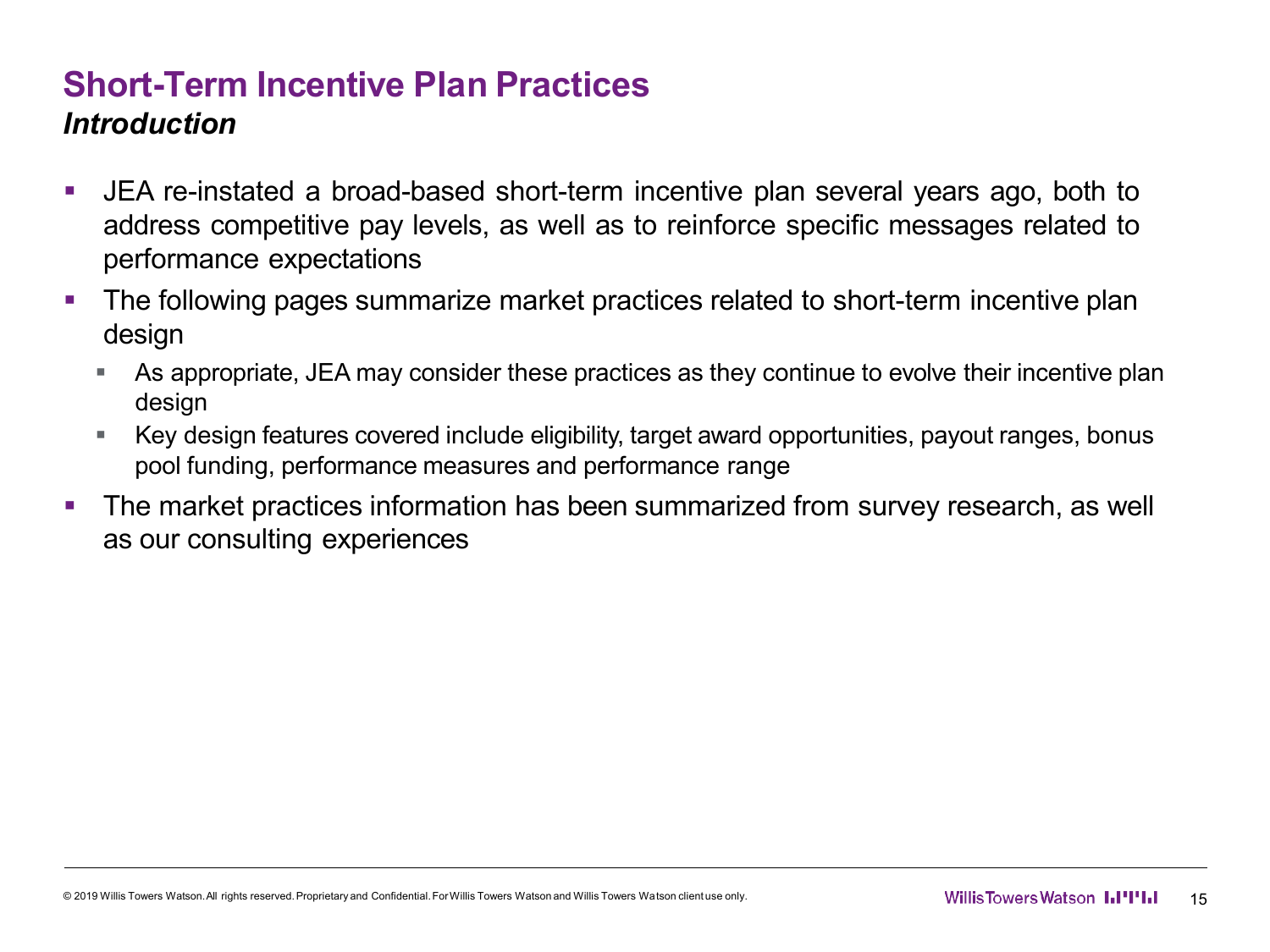## **Short-Term Incentive Plan Practices** *Eligibility*

- Eligibility for short-term incentive plans is typically broad for both the Utility and General Industries, with prevalence actually higher in the Utility Industry (particularly at the lower job levels)
- Over 60% of organizations in the industry extend eligibility to the lower exempt and nonexempt roles
	- Lower roles may not have an expressed target opportunity, but they may be part of a"sharing program" based on organizational performance
	- In some cases, overall funding and participation at lower levels may bediscretionary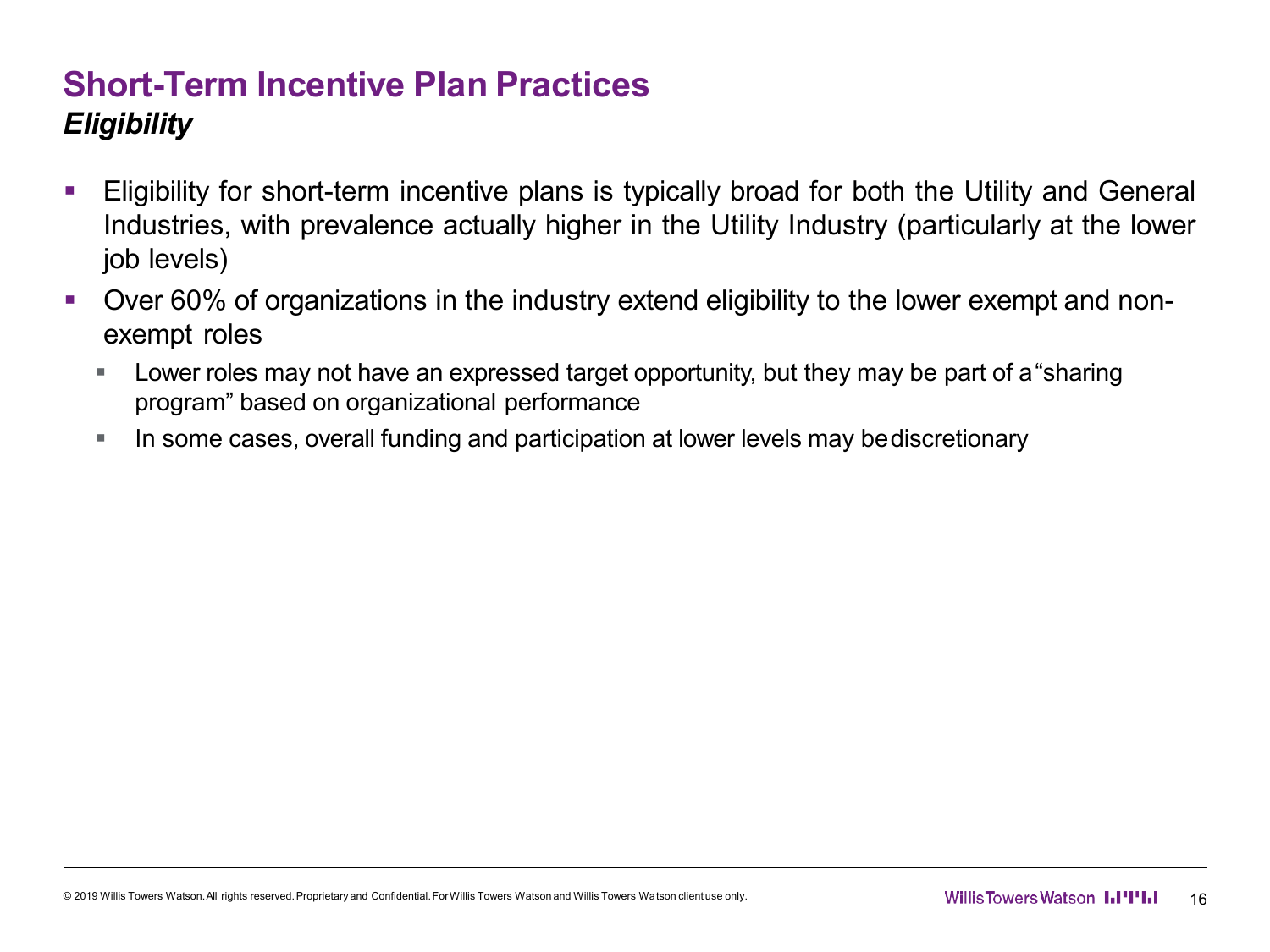#### **Short-Term Incentive Plan Practices** *Target Incentive Award Opportunities*

- Target incentive opportunities typically increase with job level, and are relatively similar in both the Utility and General Industries
- Note that we have recommended STI targets as part of our analysis to "close the gap" between market and JEA's desired competitive positioning

| ັ                             | . .<br><b>Target STI Opportunities</b> |                         |  |  |  |
|-------------------------------|----------------------------------------|-------------------------|--|--|--|
| <b>Role/Career Level</b>      | Utilities                              | <b>General Industry</b> |  |  |  |
| <b>Senior Directors</b>       | 25%                                    | 24%                     |  |  |  |
| Managers                      | 15%                                    | 13%                     |  |  |  |
| Supervisors                   | 10%                                    | 9%                      |  |  |  |
| Senior Level Professionals    | 13-20%                                 | 11-18%                  |  |  |  |
| Entry-Mid Level Professionals | 7-10%                                  | $5 - 8%$                |  |  |  |
| Non-exempt                    | 5%                                     | $3 - 5%$                |  |  |  |

#### Target Incentive Award Opportunities – By Job Level

*Source: Willis Towers Watson 2018 General Industry and Energy Services MMPS Compensation Survey Reports – U.S.*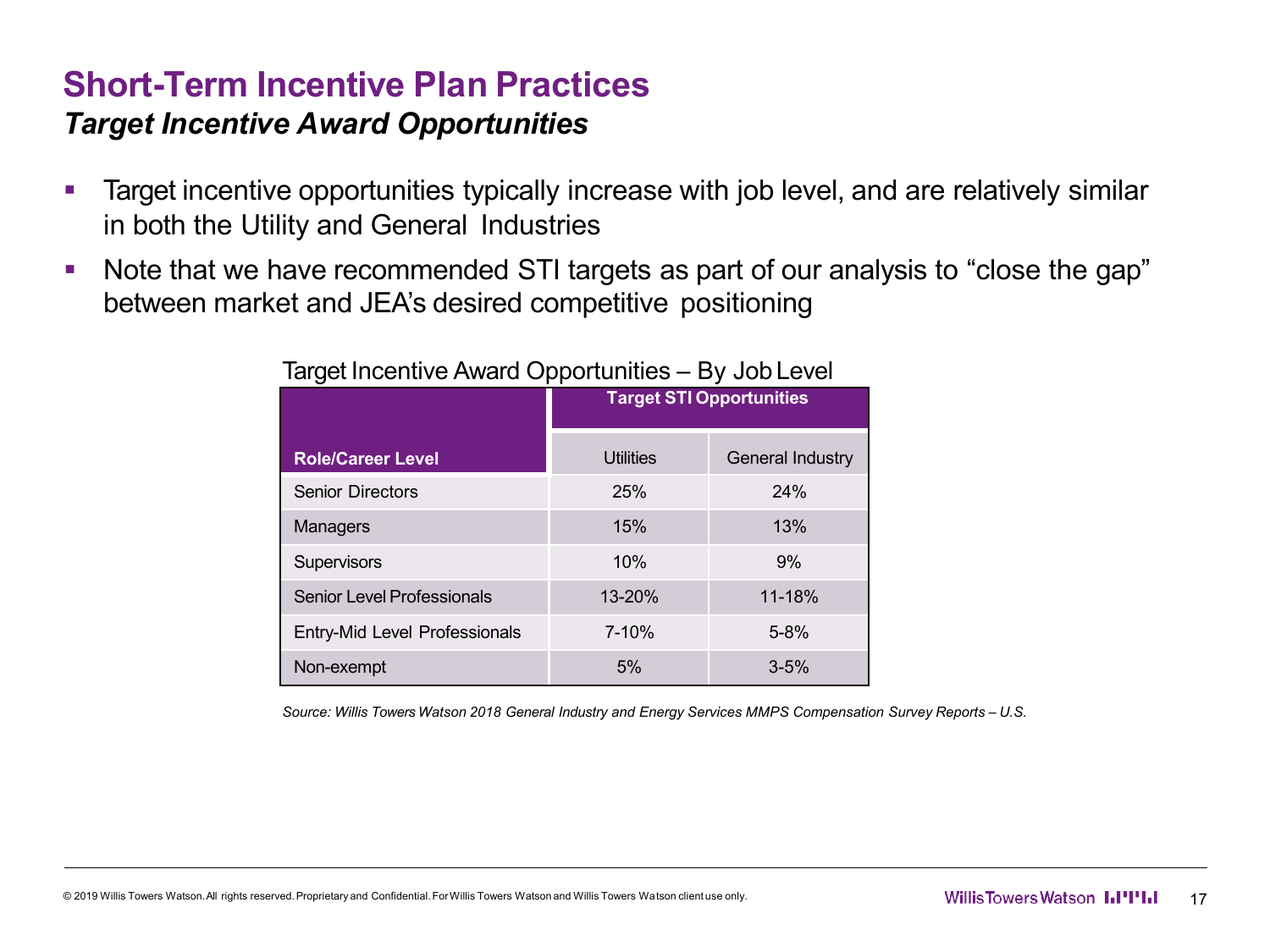### **Short-Term Incentive Plan Practices** *Payout Ranges*

- Payout ranges reflect the total award opportunity as a percentage of the target award, and represent the minimum award opportunity if threshold performance is achieved, and the maximum opportunity if maximum performance is achieved
- Payout ranges are typically 50% of target at threshold performance and 200% oftarget at maximum performance
	- In WTW's consulting experience, public power utilities typically have a maximum payout of 150% of target
- In most cases (and based on the specific performance standards), organizations will interpolate actual performance between threshold, target and maximum to provide appropriate incentive to improve performance at every possible increment
- Note that it is important to calibrate the payout range with the performance range to ensure that the awards are aligned with the probability ofachievement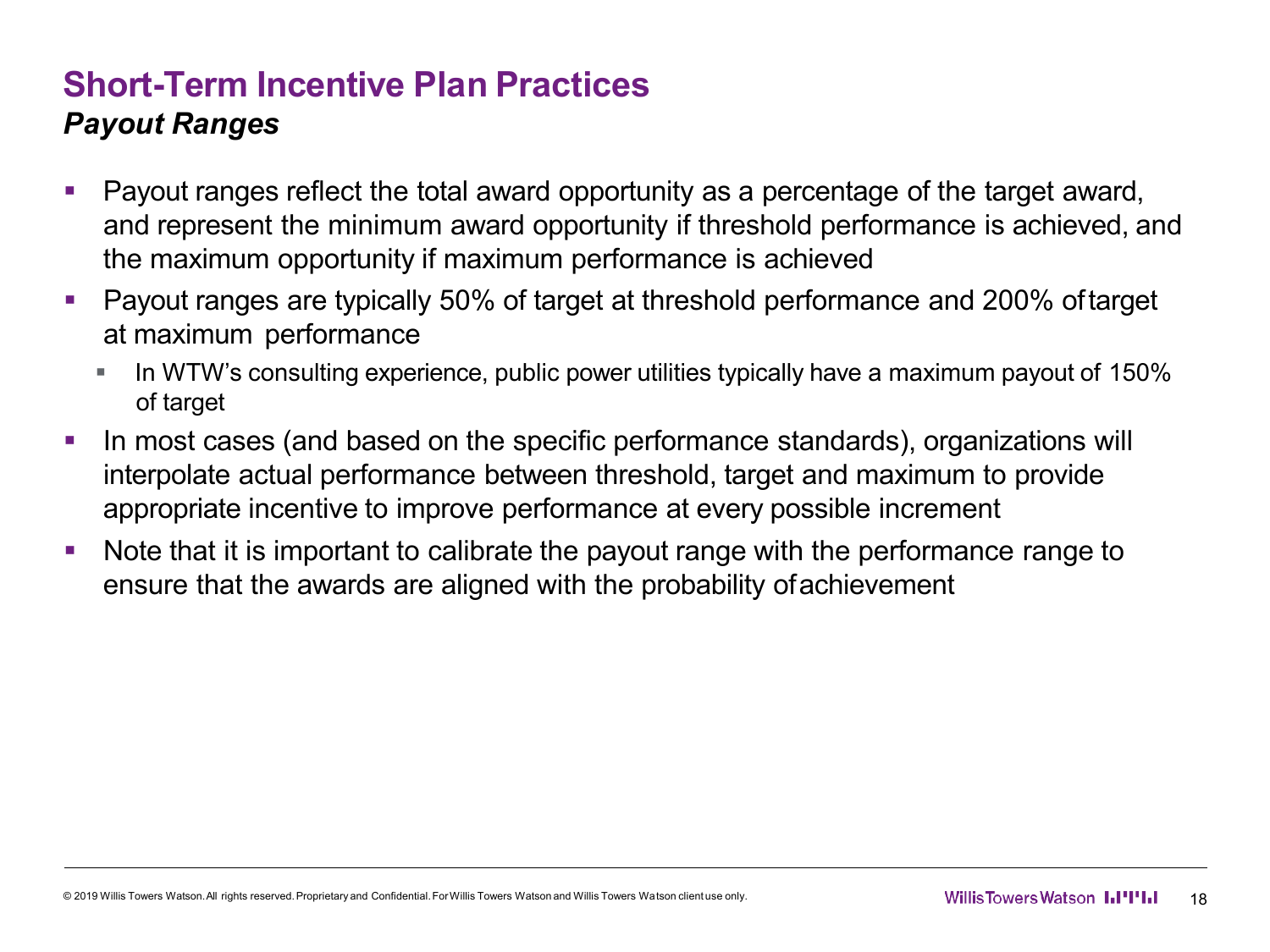# **Short-Term Incentive Plan Practices** *Bonus Pool Funding*

- **There are two primary approaches to determine bonus pool funding:** 
	- 1. Sum-of-targets: specific target opportunities are defined (typically by role or grade) and the sum of these targets determines the bonus "pool" (the aggregated award which would be generated at target performance)
	- 2. Financial results-based formula: typically a financially-driven formula (e.g., bonus poolequals 10% of profits above a specific threshold)
- The sum-of-targets approach is typically the most common in both the Utilityand General Industries
	- Prevalence for financial results-based formulas increases slightly for broad-based plans that are separate from executive plans because there is often a greater requirement that they be selffunding
- Particularly for sum-of-target plans, circuit breakers are a common designfeature
	- A circuit breaker represents a single performance measure (typically a financial measure) that must be reached before any incentive award is paid regardless of performance in other measures
	- In other words, if the circuit breaker financial performance isn't achieved, it shuts down the entire plan regardless of performance on other performance measures
	- Note that a financial circuit breaker may be set at levels below threshold levels for payout
- Another design feature is a modifier, which can be used to adjust the initial funding up or down based on another important measure (e.g. determine pool based on financial performance, and then modify by operational or customer performance measures)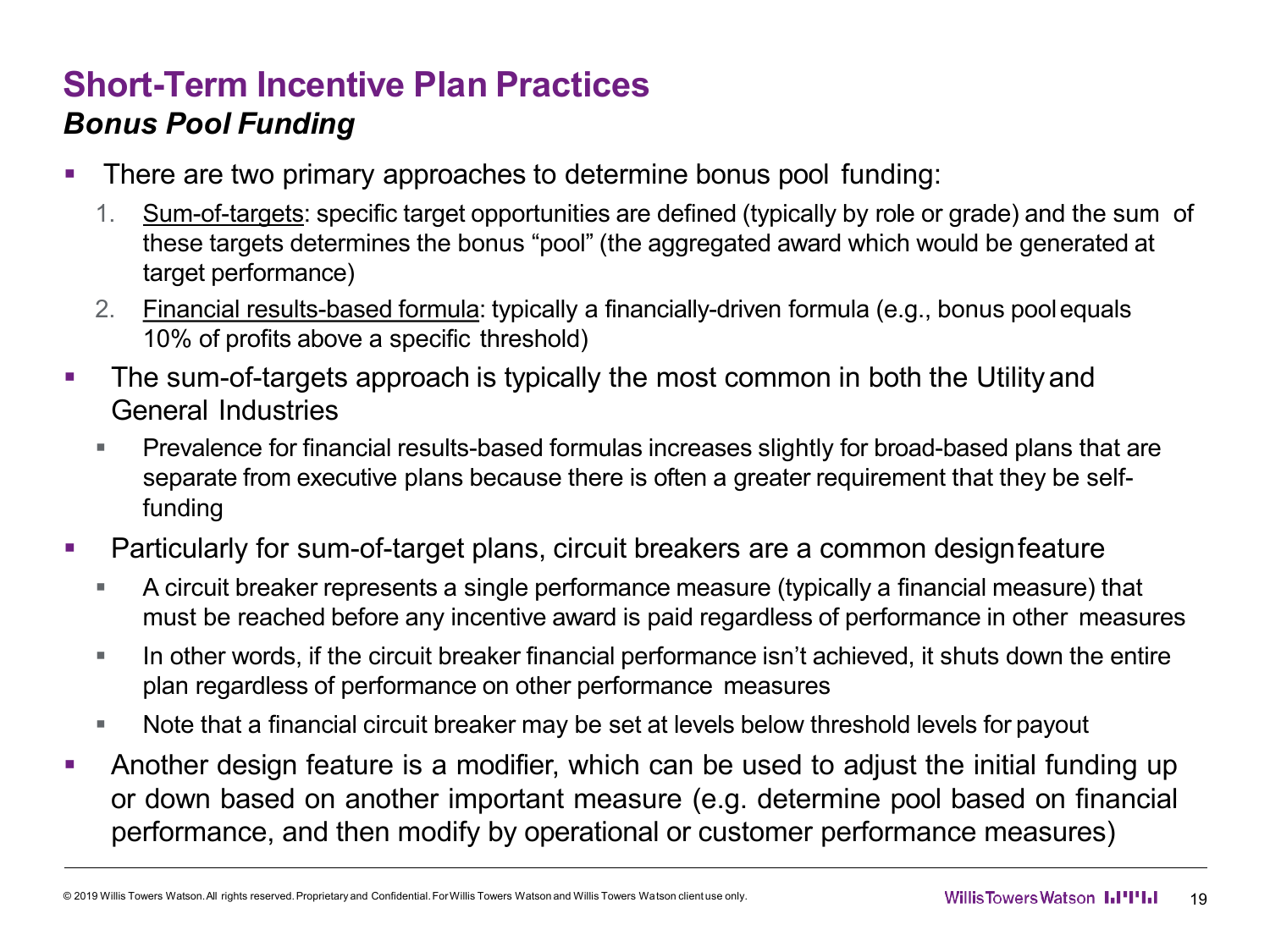#### **Short-Term Incentive Plan Practices** *Performance Measures*

- Performance measures send an important message about what an organization must achieve, and how individual employees can contribute to those objectives
- We consider it a best practice to have a portfolio of performance measures to balance expectations across financial, operational and customer service categories
	- However, in order to ensure appropriate focus, we typically see 4-6 performance measures,with each measure having at least a 10% weight
- It is typical for organizations in both the Utility and General Industries to include at least one profit or income measure, with profit / operating income being the most common in both industries
- For non-financial performance measures, environmental health and safety, as well as operating / strategic measures are the most common in the Utility Industry
- **Individual performance measures are also common in the Utility and General Industries** 
	- These measures help create line-of-sight to broader corporate measures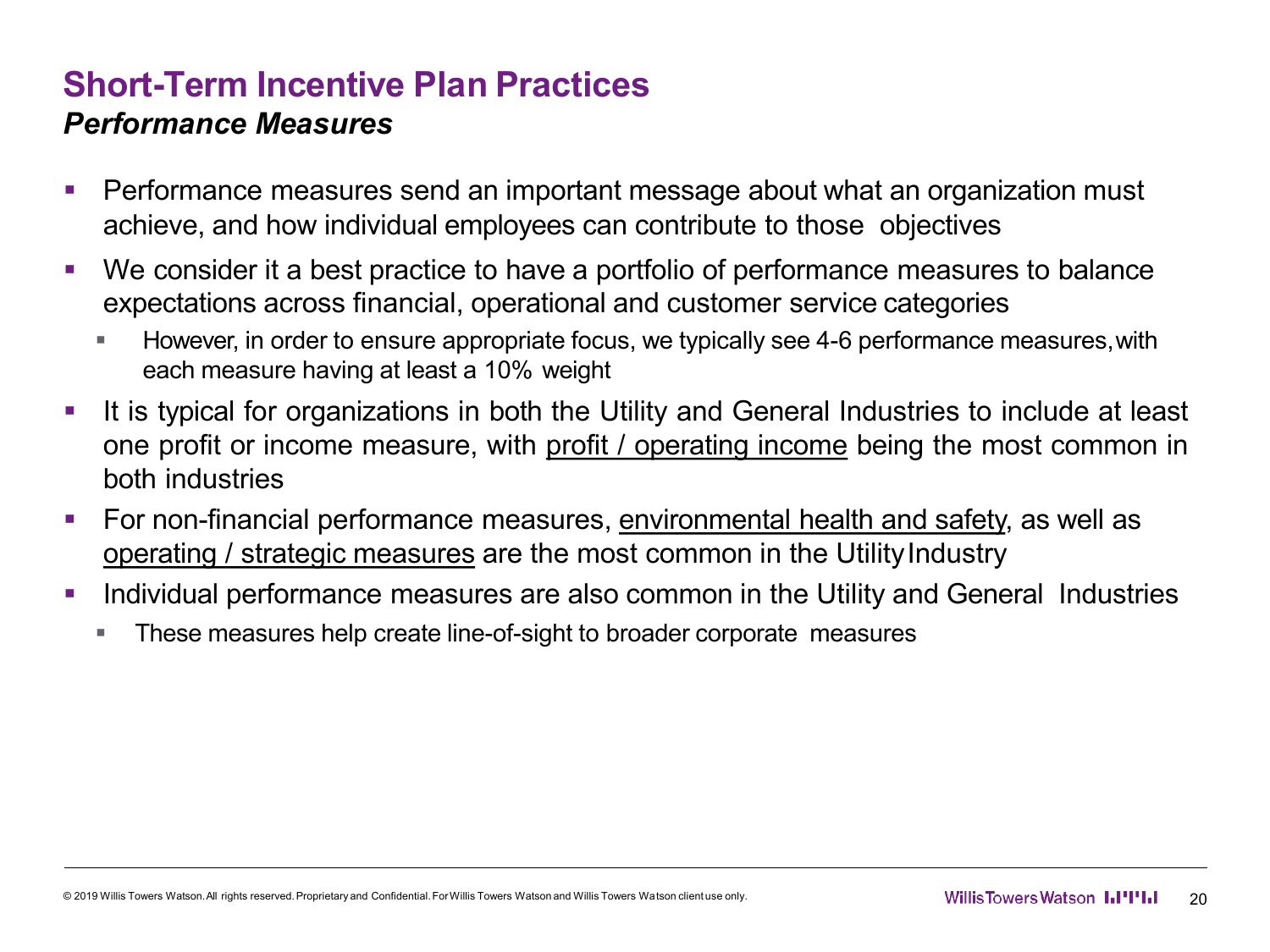#### **Short-Term Incentive Plan Practices** *Performance Range*

- **Performance ranges reflect the minimum acceptable performance as a percentage of** target performance, and the maximum performance recognized as a percentage of target performance
- Narrow performance ranges are typically used for measures where results are not expected to vary significantly from target (e.g., revenues)
- Wider performance ranges are typically used for measures where performance can fluctuate significantly year to year (e.g., profitability)
- In the Utility Industry, performance ranges for profitability at minimum is typically set to be 90% of target and for maximum is typically set to be 115% of target
- An important consideration in establishing the performance range is the probability of achievement
	- A best practice is to set threshold performance goals where the probability of achievement is 80- 90% to ensure appropriate motivation
	- Similarly, probability of achievement for target performance should be 50-60% and 10-20% for maximum performance
	- As noted earlier, it is important to calibrate the performance range with the payout range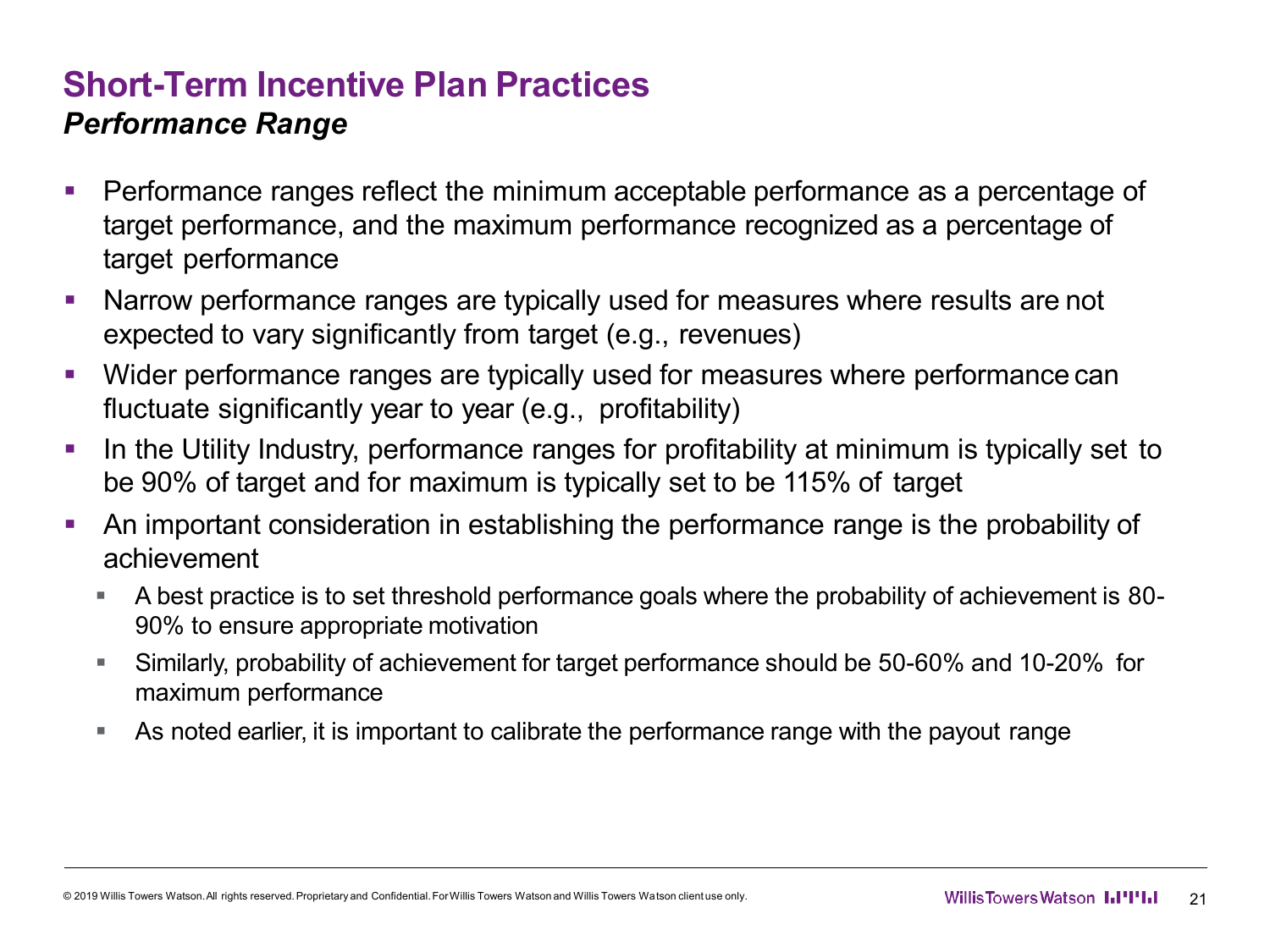### **Long-Term Incentive Plan Design** *Introduction*

| Why Companies Have Long-Term Incentive Plans                                                  | <b>Factor Driving JEA</b><br><b>Inclusion of LTI</b> |
|-----------------------------------------------------------------------------------------------|------------------------------------------------------|
| Focus on long-term performance and align performance to long-term business strategies         |                                                      |
| Necessary component of a market competitive compensation program for investor owned utilities |                                                      |
| Aligns the interests of employees with stakeholders                                           |                                                      |
| <b>Fosters long-term retention</b>                                                            |                                                      |
| Encourages teamwork and collaboration across groups, functions, businesses, etc.              |                                                      |
| Rewards for long-term shareholder/stakeholder value creation                                  |                                                      |
| Balances focus on short-term results that are driven by annual incentives                     |                                                      |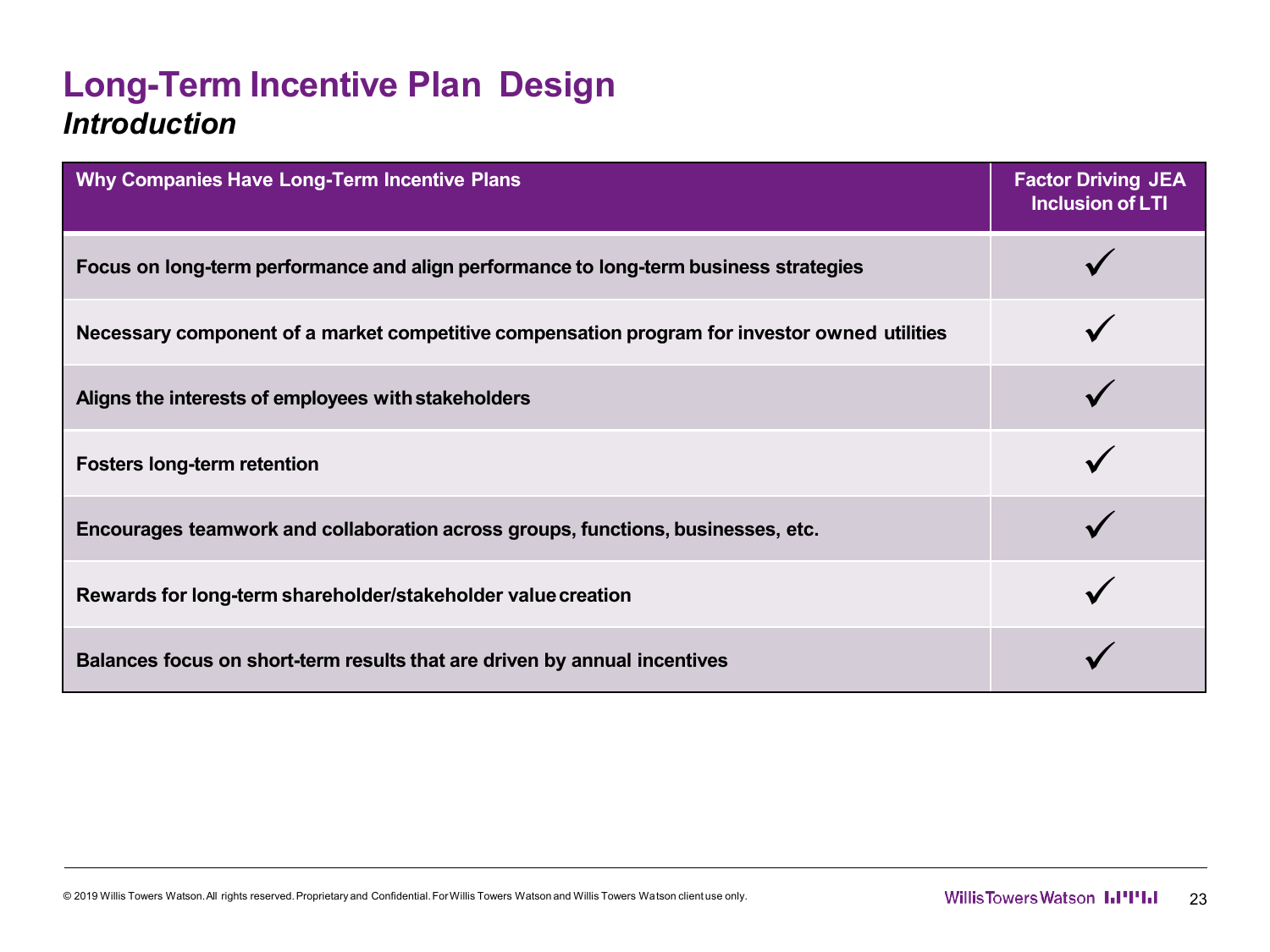### **Long-Term Incentive Plan Design** *Market Practices Summary*

| <b>Design Aspect</b>                                   | <b>Public PowerUtilities</b>                                                                                   | <b>Investor Owned Utility (IOU)</b><br><b>Peer Group</b>                                 | <b>Broader Utility Industry</b>                                                                |
|--------------------------------------------------------|----------------------------------------------------------------------------------------------------------------|------------------------------------------------------------------------------------------|------------------------------------------------------------------------------------------------|
| <b>Prevalence</b>                                      | LTI plans are used selectively                                                                                 | All 13 IOU peers have an LTI<br>plan                                                     | LTI plans are very prevalent<br>with almost all IOUs using an<br>LTI plan                      |
| <b>Eligibility</b>                                     | For those Public Power<br>Utilities with an LTI plan,<br>eligibility typically limited to<br>select executives | Typically executives down to<br>director level positions                                 | Typically executives down to<br>director level positions                                       |
| <b>Target Opportunity (% of</b><br><b>Base Salary)</b> | Varies widely based on the<br>organization, but targets will<br>be lower than IOU levels                       | Median for CEOs: 230%<br>Median for NEOs <sup>*</sup> : 110%<br>Median for Directors: NA | Median for CEOs: 240%<br>Median for NEOs*: 75%<br>Median for Directors: 15-25%                 |
| <b>Award Frequency</b>                                 | Annual awards with<br>overlapping cycles are most<br>common                                                    | All 13 peers grant annual<br>awards with overlapping<br>cycles                           | 98.1% of organizations grant<br>annual awards and<br>overlapping cycles are the<br>most common |

NEOs\* = Named Executive Officers, as disclosed in the IOU's proxy statement.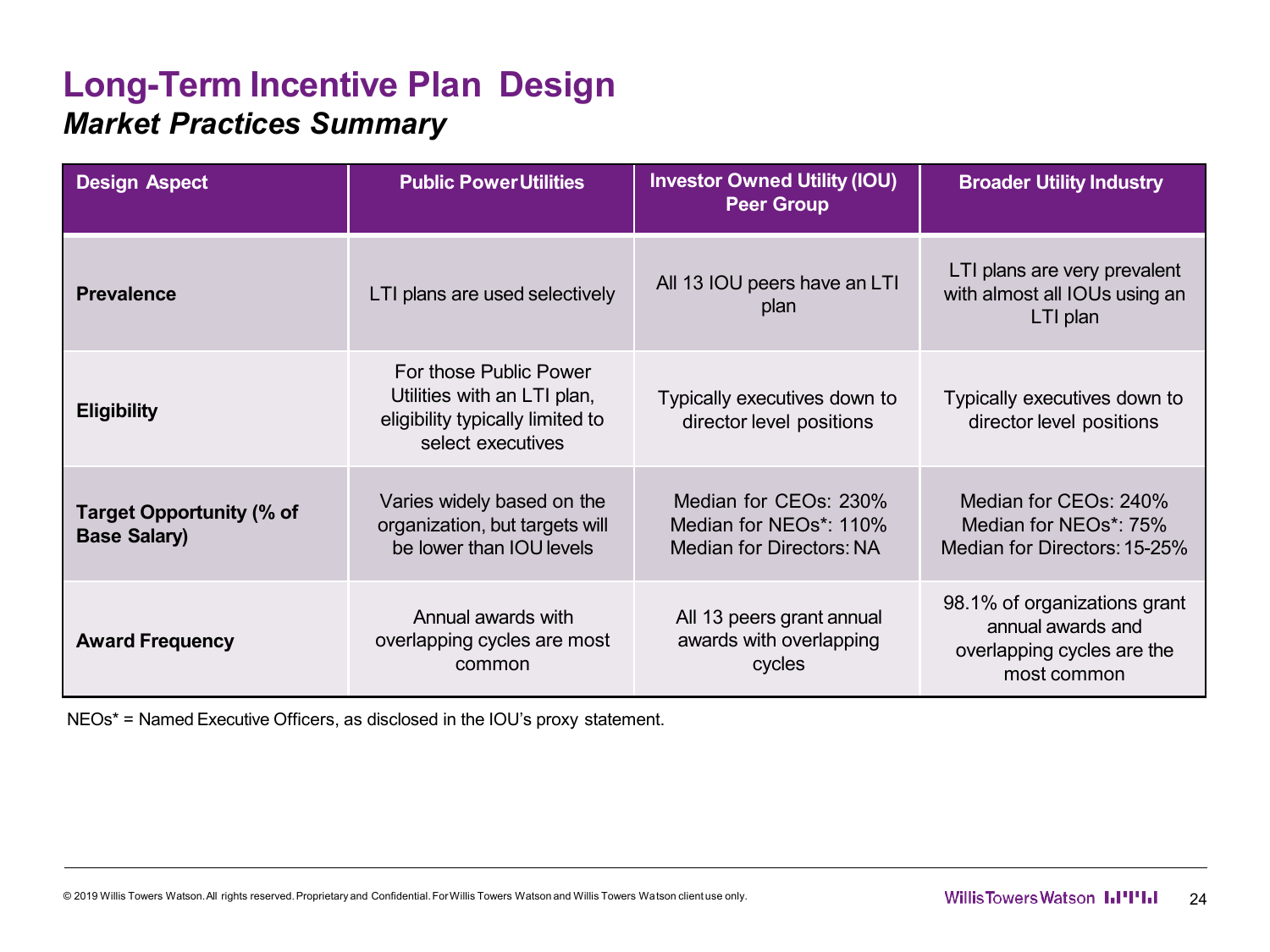### **Long-Term Incentive Plan Design** *Market Practices Summary (continued)*

| <b>Design Aspect</b>                         | <b>Public PowerUtilities</b>                                           | <b>Investor Owned Utility (IOU)</b><br><b>Peer Group</b>                                                                         | <b>Broader Utility Industry</b>                                                                                                  |  |
|----------------------------------------------|------------------------------------------------------------------------|----------------------------------------------------------------------------------------------------------------------------------|----------------------------------------------------------------------------------------------------------------------------------|--|
| <b>Award Vehicles</b>                        | Cash-based performance<br>plans                                        | 100% of peers use<br>performance plans<br>69% use restricted stock<br>No peers use stockoptions                                  | 93% of organizations use<br>performance plans<br>66% use restricted stock<br>16% use stockoptions                                |  |
| <b>Performance Metrics</b>                   | Financial and operational                                              | TSR (100%)<br>EPS (38%)<br>Operational (15%)                                                                                     | TSR (64%)<br>EPS (22%)<br>Other operational metrics are<br>also common                                                           |  |
| <b>Performance Metrics</b><br><b>Weights</b> | Operational metrics weighted<br>more heavily than financial<br>metrics | TSR and financial metrics<br>weighted more heavily than<br>operational metrics                                                   | Not available                                                                                                                    |  |
| <b>Performance Range</b>                     | More conservative compared<br>to IOUs                                  | Relative TSR: 28 <sup>th %</sup> ile at<br>threshold, 50 <sup>th %</sup> ile at target,<br>and 90 <sup>th %</sup> ile at maximum | Relative TSR: 25 <sup>th %</sup> ile at<br>threshold, 50 <sup>th %</sup> ile at target,<br>and 90 <sup>th %</sup> ile at maximum |  |
| <b>Payout Range</b>                          | Threshold: 50% of Target<br>Maximum: 150% of Target                    | Threshold: 0-50% of Target<br>Maximum: 150-200% of<br>Target                                                                     | Threshold: 50% of Target<br>Maximum: 200% of Target                                                                              |  |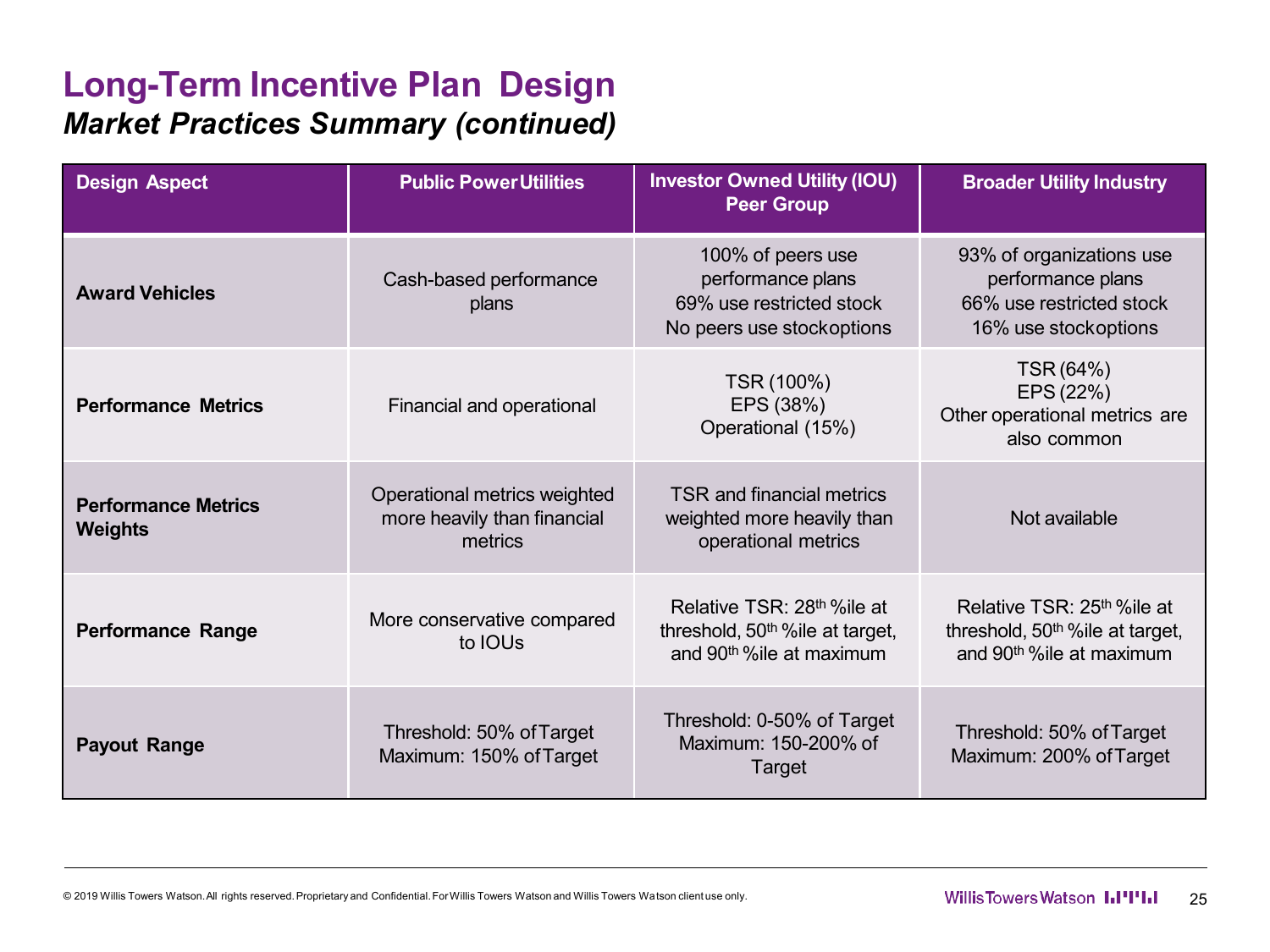### **Long-Term Incentive Plan Design** *Proposed Design*

 *Given consideration of the overarching goal to allow all employees the opportunity to share in the long-term success of the company, we propose a multi-pronged LTI design approach below:*



\* Value of units tied to JEA Net Book Value.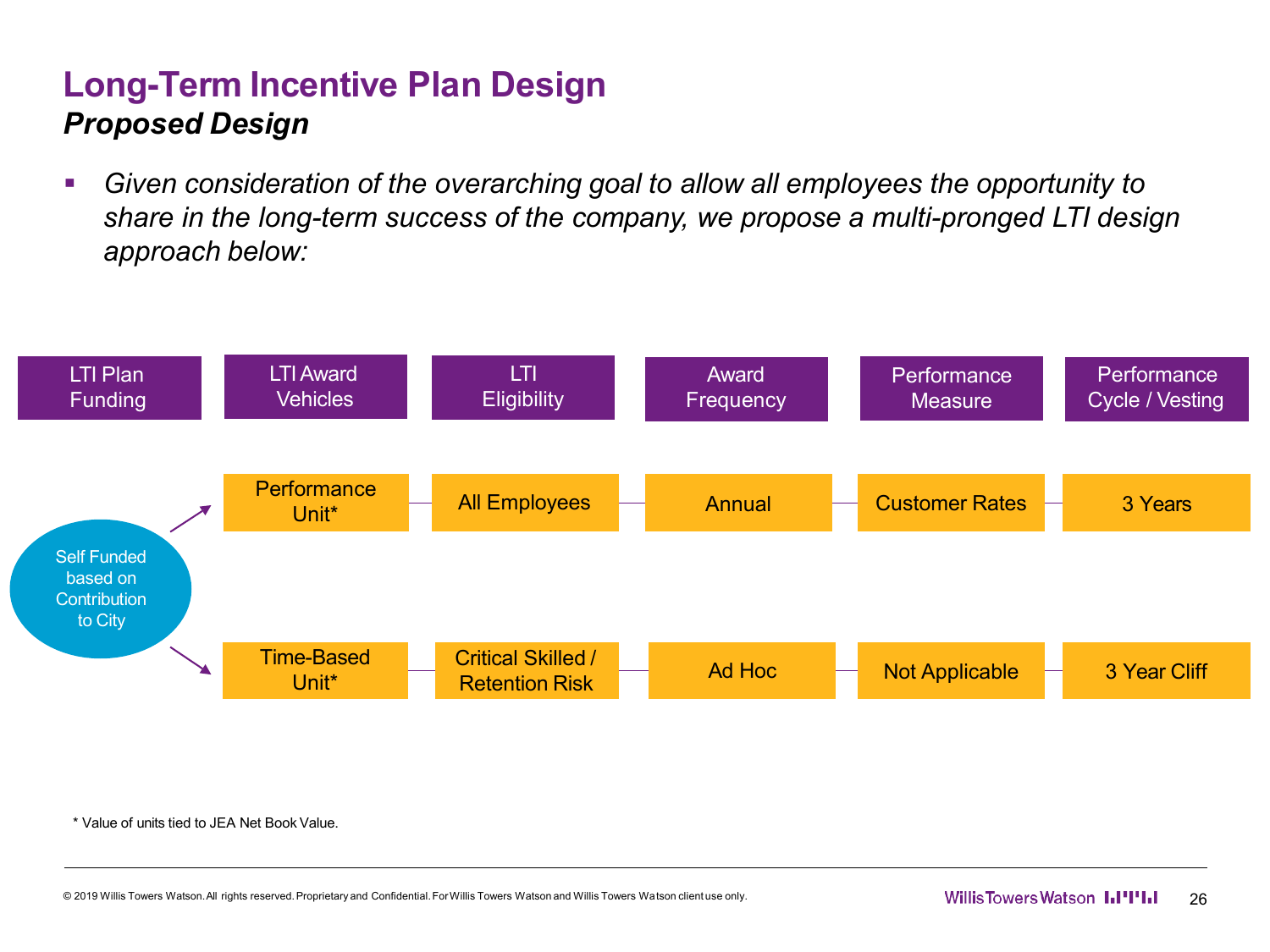#### **Long-Term Incentive Plan Design** *Proposed Design Details: Performance Unit*

#### **Performance Unit**

| <b>Plan Design Element</b>                               | <b>Plan Design Details</b>                                                                                                                                                                                                                                                                    |  |  |  |  |
|----------------------------------------------------------|-----------------------------------------------------------------------------------------------------------------------------------------------------------------------------------------------------------------------------------------------------------------------------------------------|--|--|--|--|
| <b>Award Vehicle</b>                                     | Performance Unit: value of unit tied to JEA Net Book Value; unit valuation formula to be determined<br>$\bullet$                                                                                                                                                                              |  |  |  |  |
| Eligibility                                              | All employees would be eligible in order to drive collective focus on JEA long-term performance                                                                                                                                                                                               |  |  |  |  |
| <b>Target Award Opportunity</b><br>(as % of base salary) | • Award opportunities vary based on level in the organization (see page 31 for proposed targets);<br>Management and Board's intent is to close competitive gap to market for LTI in first year of grant and<br>ensure JEA compensation is competitive with market 50 <sup>th</sup> percentile |  |  |  |  |
| <b>Award Frequency</b>                                   | Annual<br>$\bullet$                                                                                                                                                                                                                                                                           |  |  |  |  |
| <b>Circuit Breaker</b>                                   | Defined level of contribution to the City will be established for each award cycle; intent is for contribution<br>level to ensure LTI plan is self funded                                                                                                                                     |  |  |  |  |
| <b>Performance Measures</b>                              | Net Book Value: used to determine Performance Unit value<br>Customer Rates: performance measure used to modify the number of Performance Units earned;<br>performance goal to be determined                                                                                                   |  |  |  |  |
| Performance Period                                       | 3-year performance cycle with overlapping cycles due to annual grant frequency<br>$\bullet$<br>2022<br>2020<br>2021<br>2023<br>2024<br>2019<br>Award Payout<br><b>Target Established</b><br><b>Award Payout</b><br><b>Target Established</b>                                                  |  |  |  |  |
| Payout Range                                             | Threshold: 50% of Target<br>Maximum: 150% of Target                                                                                                                                                                                                                                           |  |  |  |  |
| <b>Estimated Cost</b>                                    | Estimated cost of annual Performance Unit awards to all employees based on current incumbent base<br>salaries* is \$3.4M                                                                                                                                                                      |  |  |  |  |

\*Bargaining Unit costs calculated based on step structure data if incumbent data are not available.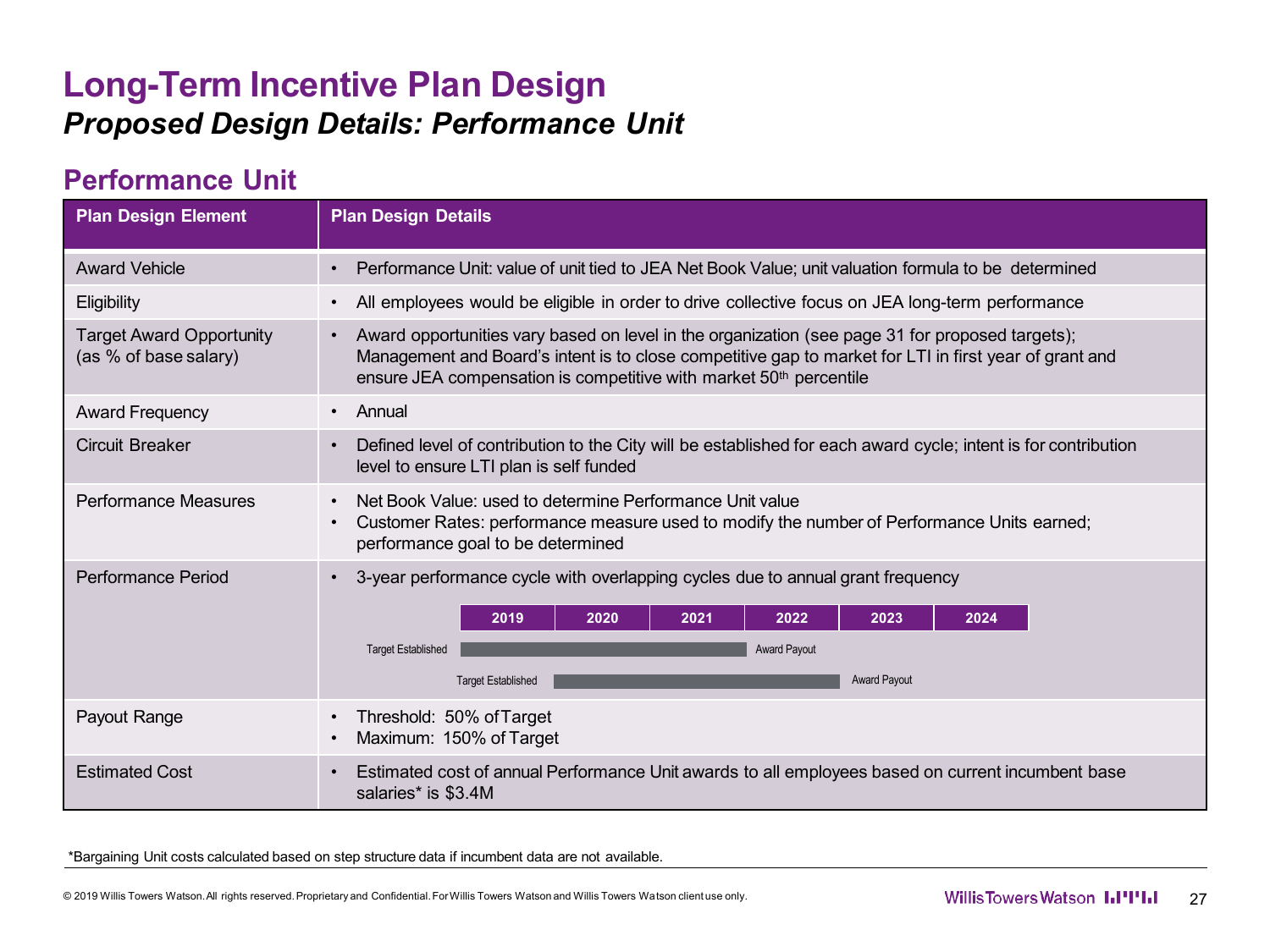#### **Long-Term Incentive Plan Design** *Proposed Design Details: Time-Based Unit*

#### **Time-Based Unit**

| <b>Plan Design Element</b>                               | <b>Plan Design Details</b>                                                                                                                                                                                                                                                                                                                                                                                                  |
|----------------------------------------------------------|-----------------------------------------------------------------------------------------------------------------------------------------------------------------------------------------------------------------------------------------------------------------------------------------------------------------------------------------------------------------------------------------------------------------------------|
| <b>Award Vehicle</b>                                     | Time-Based Unit: value of unit tied to JEA Net Book Value; unit valuation formula to be determined                                                                                                                                                                                                                                                                                                                          |
| Eligibility                                              | All employees eligible, but awards targeted to critically skilled employees or employees viewed as<br>retention risk; awards generally intended for Manager level positions and below in order to enhance<br>employee retention<br>Target 10% of employees below the Director level (approximately 1,500 including Bargaining Units) or<br>approximately 150 employees below the Director level to receive awards each year |
| <b>Target Award Opportunity</b><br>(as % of base salary) | Retention award values range from 10% to 20% depending on criticality of role and/or retention need                                                                                                                                                                                                                                                                                                                         |
| <b>Award Pool Funding</b>                                | Defined level of contribution to the City will be established each year with intent for contribution level to<br>ensure LTI plan, covering both Performance Unit and Time-Based Unit awards, is self funded                                                                                                                                                                                                                 |
| <b>Award Frequency</b>                                   | Ad hoc awards                                                                                                                                                                                                                                                                                                                                                                                                               |
| <b>Vesting Period</b>                                    | 3-year cliff vesting period                                                                                                                                                                                                                                                                                                                                                                                                 |
| <b>Estimated Cost</b>                                    | Estimated cost of annual Time-Based Unit awards to employees below the Director level based on current<br>incumbent base salaries* is \$1.2M                                                                                                                                                                                                                                                                                |

\*Bargaining Unit costs calculated based on step structure data if incumbent data are not available.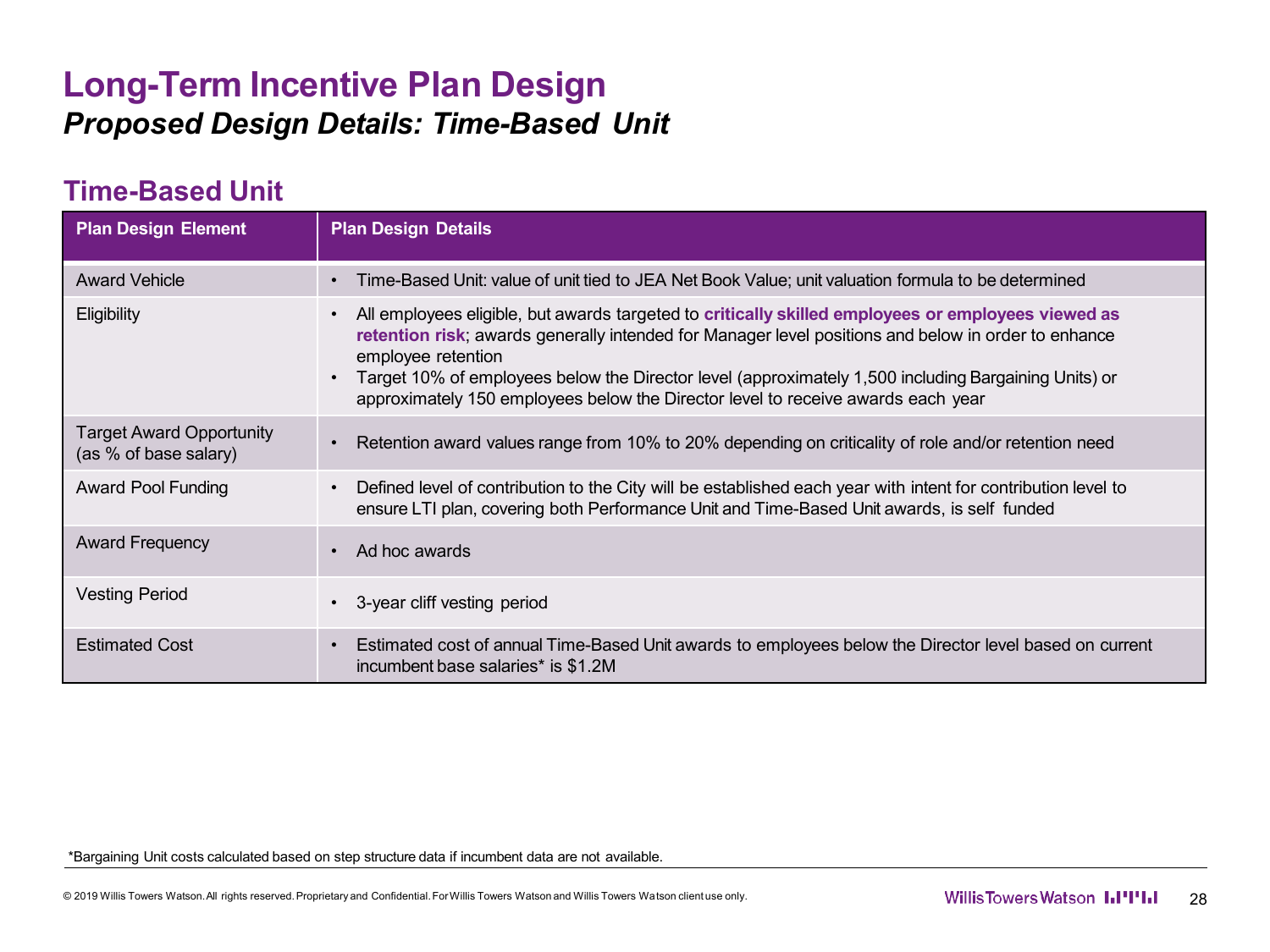# **Proposed Compensation Adjustments**

#### *Competitive Pay Gaps to Market by Pay Element*

- The following exhibit summarizes the current gaps to market for JEA's population (excluding the M&C roles due to lack of incumbent data) by each pay element:
	- JEA's base salary, target TCC, and target TDC show variances comparing incumbent pay to market for the Appointed population
	- Bargaining Units' pay elements and JEA target bonus % are based off of pay structures (many of the Bargaining Units are in step structures)
- Gaps to market exist at target bonus % and long-term incentive %, particularly for the executives and directors, which lead to higher variances to market at target TCC and target TDC

| <b>Level</b>                  | <b>Average Base</b><br><b>Salary/Midpoint</b><br><b>Variance</b><br>(Median) | <b>Average Target Bonus %</b> |               |            |                          |                   |            | <b>Proposed Target</b><br><b>TCC Variance</b><br>(Median) | <b>Average Long-term</b> | Incentive % | <b>Proposed Target</b><br><b>TDC Variance</b><br>(Median) |
|-------------------------------|------------------------------------------------------------------------------|-------------------------------|---------------|------------|--------------------------|-------------------|------------|-----------------------------------------------------------|--------------------------|-------------|-----------------------------------------------------------|
|                               | <b>JEA</b>                                                                   | <b>JEA</b>                    | <b>Market</b> | <b>JEA</b> | <b>JEA</b>               | <b>Market</b>     | <b>JEA</b> |                                                           |                          |             |                                                           |
| <b>Executive</b>              | $-12%$                                                                       | 10%                           | 43%           | $-28%$     | $\qquad \qquad -$        | 40%               | $-42%$     |                                                           |                          |             |                                                           |
| <b>Director</b>               | $-1\%$                                                                       | 8%<br>18%                     |               | -8%        | $\qquad \qquad -$        | 8%                | $-13%$     |                                                           |                          |             |                                                           |
| <b>Manager</b>                | $-2%$                                                                        | 7%<br>13%                     |               | -6%        | $\qquad \qquad -$        | $\qquad \qquad -$ | $-6%$      |                                                           |                          |             |                                                           |
| <b>Individual Contributor</b> | $-1\%$                                                                       | 7%                            | 10%           | $-1\%$     | $\qquad \qquad -$        | $\qquad \qquad -$ | $-1\%$     |                                                           |                          |             |                                                           |
| <b>Bargaining Units</b>       | 11%                                                                          | 2%                            | 7%            | 8%         | $\overline{\phantom{m}}$ | $\qquad \qquad -$ | 8%         |                                                           |                          |             |                                                           |
| <b>Total</b>                  | 3%                                                                           | 5%                            | 12%           | $-1%$      | $\overline{\phantom{m}}$ | 19%               | $-2%$      |                                                           |                          |             |                                                           |

#### **Job Weighted:**

Note: Market data provided by JEA.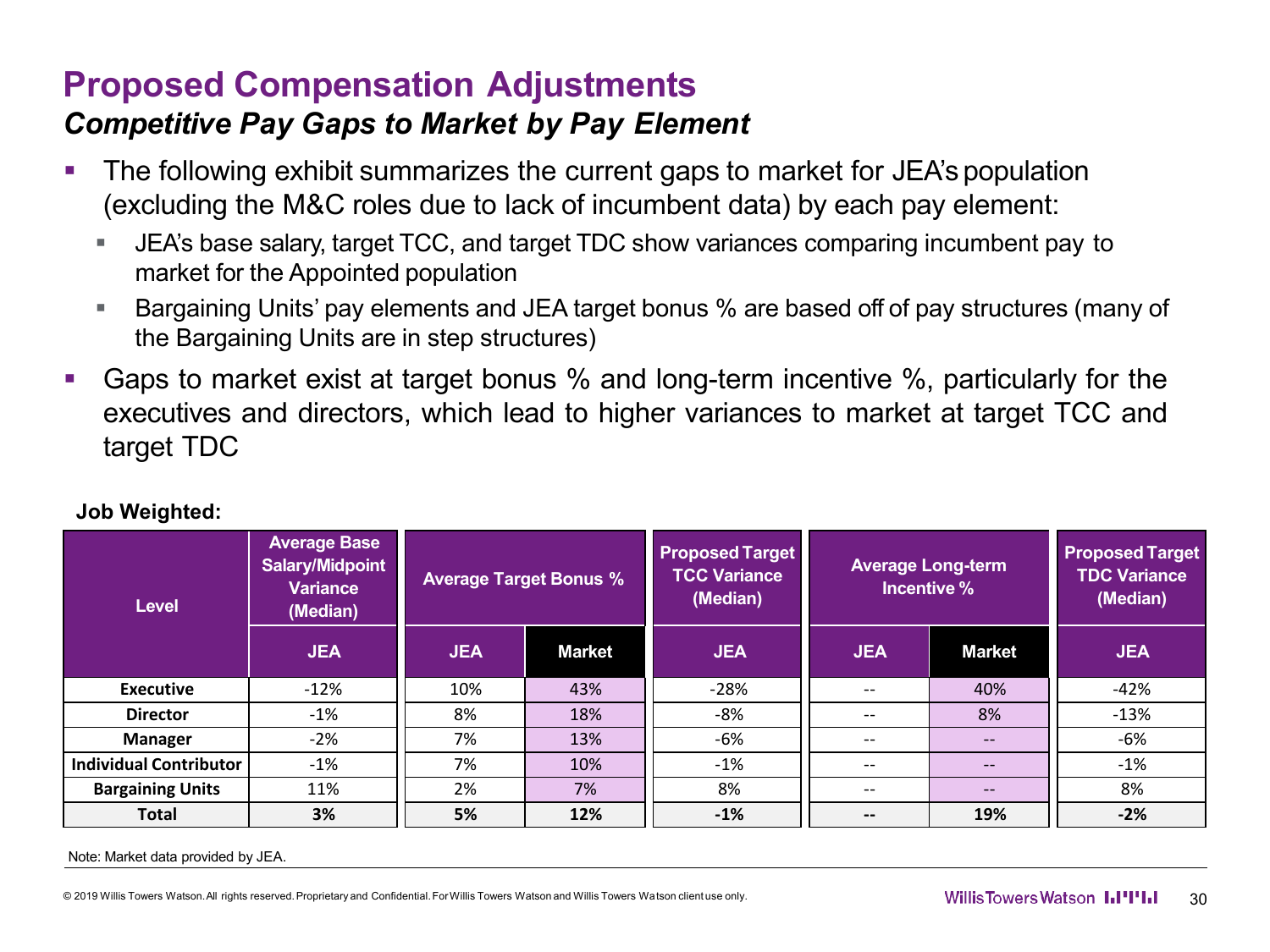# **Proposed Compensation Adjustments**

#### *Proposed Base Salary, Target Bonus and Long-Term Incentive Adjustments*

- **Base Salary**: assess individual competitive position to market; for individual positions well below market, JEA could bring positions to within the competitive range of the market median within two to three years, assuming performance expectations are being met
- **Target Bonus % and LTI % (as % of salary)**: the tables below summarize JEA's current average target bonus and LTI incentive opportunities and proposed target values
	- The incentive targets below are intended to close the gap to market for target total direct compensation within the first year in order to align with the Board's compensation philosophy
	- **Note:** when material gaps to market exist, typical market practice is to make incremental adjustments over a multiyear period (2 to 3 years) to close the gap to market. Company performance, cost considerations and stakeholder optics will influencethe level of pay adjustment and the timeframe over which pay is brought to market

|                               | <b>Target Bonus %</b> |                                  |     | LTI Opportunity % |                   |                 | <b>Total At Risk Compensation</b> |               |                 |
|-------------------------------|-----------------------|----------------------------------|-----|-------------------|-------------------|-----------------|-----------------------------------|---------------|-----------------|
| Level                         | Current               | <b>Market</b><br><b>Proposed</b> |     | Current           | <b>Market</b>     | <b>Proposed</b> | <b>Current</b>                    | <b>Market</b> | <b>Proposed</b> |
| Executive                     | 10%                   | 43%                              | 45% | $- -$             | 40%               | 40%             | 10%                               | 83%           | 85%             |
| <b>Director</b>               | 8%                    | 18%                              | 20% |                   | 8%                | 5%              | 8%                                | 26%           | 25%             |
| Manager                       | 7%                    | 13%                              | 10% | $- -$             | $--$              | 3%              | 7%                                | 13%           | 13%             |
| <b>Individual Contributor</b> | 6%                    | 10%                              | 7%  | $- -$             | $\qquad \qquad -$ | 3%              | 6%                                | 10%           | 10%             |
| <b>Bargaining Units</b>       | 2%                    | 7%                               | 2%  | $- -$             | $- -$             | 1%              | 2%                                | 7%            | 3%              |

- **Estimated Cost Impact:** estimated incremental cost impact of proposed target bonus and LTI adjustments to bring JEA compensation to the market median is **\$5.8M**; see details below for cost breakdown:
	- Target Bonus Cost: **\$2.4M** based off current incumbent base salaries
	- LTI Cost: **\$3.4M** based off current incumbent base salaries for performance unit award **(**total cost of **\$4.6M** if timebased unit award is included)

Note: Market data provided by JEA.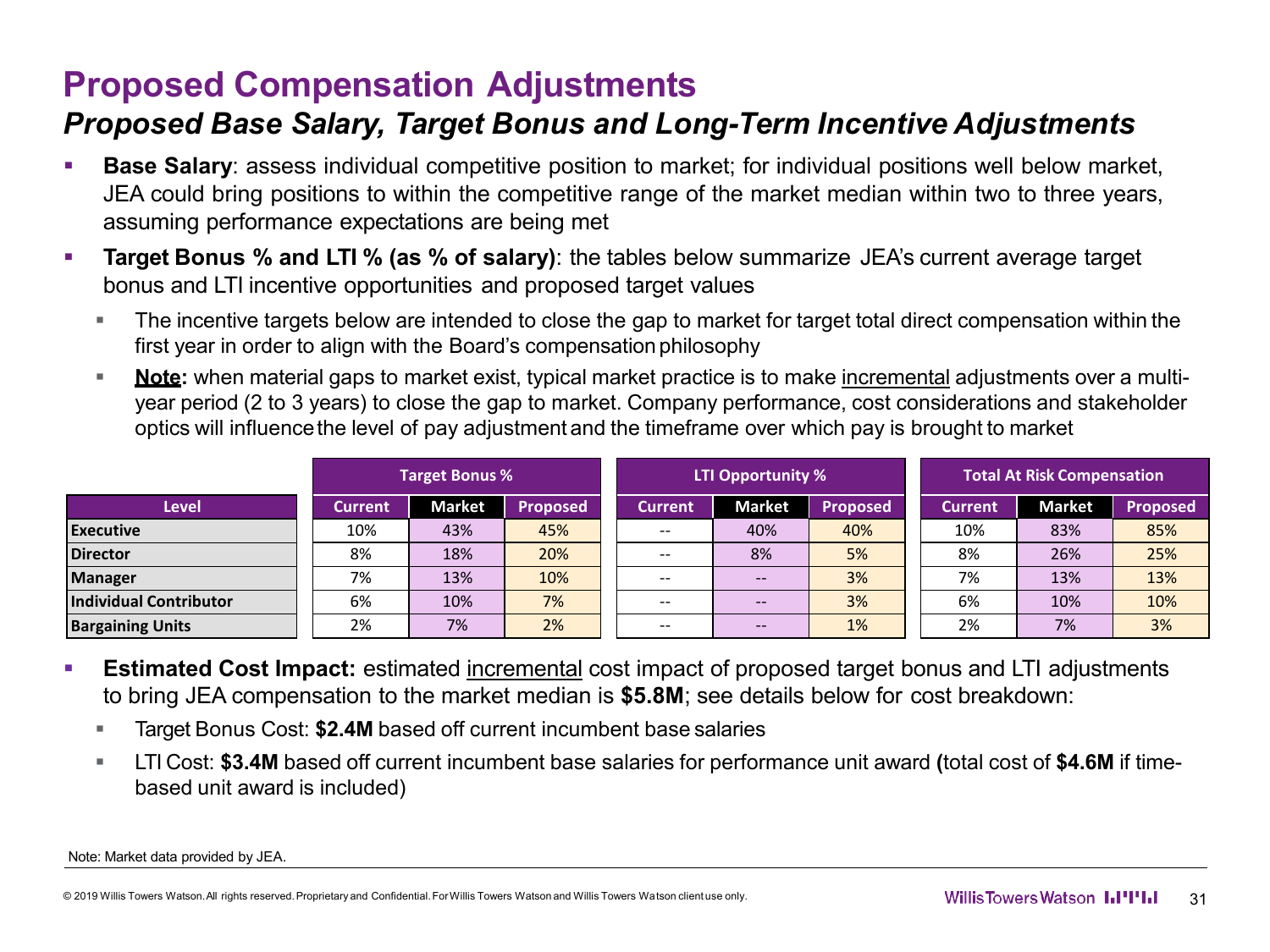# **Proposed Compensation Adjustments**

#### *Market Positioning Based on Proposed Pay Adjustments*

- The following exhibit summarizes the competitive position of JEA pay based on the target bonus % and LTI % adjustments needed to align pay with market median
	- All levels approximate or exceed the market median for target TDC, thereby aligning with the Board's articulated competitive compensation positioning
		- **Proposed target bonus % and LTI % for executives bring target TDC to market competitive levels; therefore,** material base salary adjustments are notrequired
		- Bargaining Unit variance exceeds market median target TDC due primarily to variances that are calculated based off of step structure base salaries

| <b>Level</b>                  | <b>Average Base</b><br>Salary/Midpoint<br><b>Variance</b><br>(Median) | <b>Average Target Bonus %</b> |               | <b>Proposed Target</b><br><b>TCC Variance</b><br>(Median) | <b>Average Long-term</b><br>Incentive % |                   | <b>Proposed Target</b><br><b>TDC Variance</b><br>(Median) |
|-------------------------------|-----------------------------------------------------------------------|-------------------------------|---------------|-----------------------------------------------------------|-----------------------------------------|-------------------|-----------------------------------------------------------|
|                               | <b>JEA</b>                                                            | <b>JEA</b><br><b>Proposed</b> | <b>Market</b> | <b>JEA</b>                                                | <b>JEA</b><br><b>Proposed</b>           | <b>Market</b>     | <b>JEA</b>                                                |
| <b>Executive</b>              | $-12%$                                                                | 45%                           | 43%           | -6%                                                       | 40%                                     | 40%               | $-2%$                                                     |
| <b>Director</b>               | $-1\%$                                                                | 20%                           | 18%           | 2%                                                        | 5%                                      | 8%                | 1%                                                        |
| Manager                       | $-2\%$                                                                | 10%                           | 13%           | -3%                                                       | 3%                                      | $\qquad \qquad -$ | $-1\%$                                                    |
| <b>Individual Contributor</b> | $-1\%$                                                                | 7%                            | 10%           | $-1\%$                                                    | 3%                                      | $\qquad \qquad -$ | 2%                                                        |
| <b>Bargaining Units</b>       | 11%                                                                   | 2%                            | 7%            | 8%                                                        | 1%                                      | $\qquad \qquad -$ | 9%                                                        |
| <b>Total</b>                  | 3%                                                                    | 8%                            | 12%           | 2%                                                        | 3%                                      | 19%               | 3%                                                        |

#### **Job Weighted:**

#### Note: Market data provided by JEA.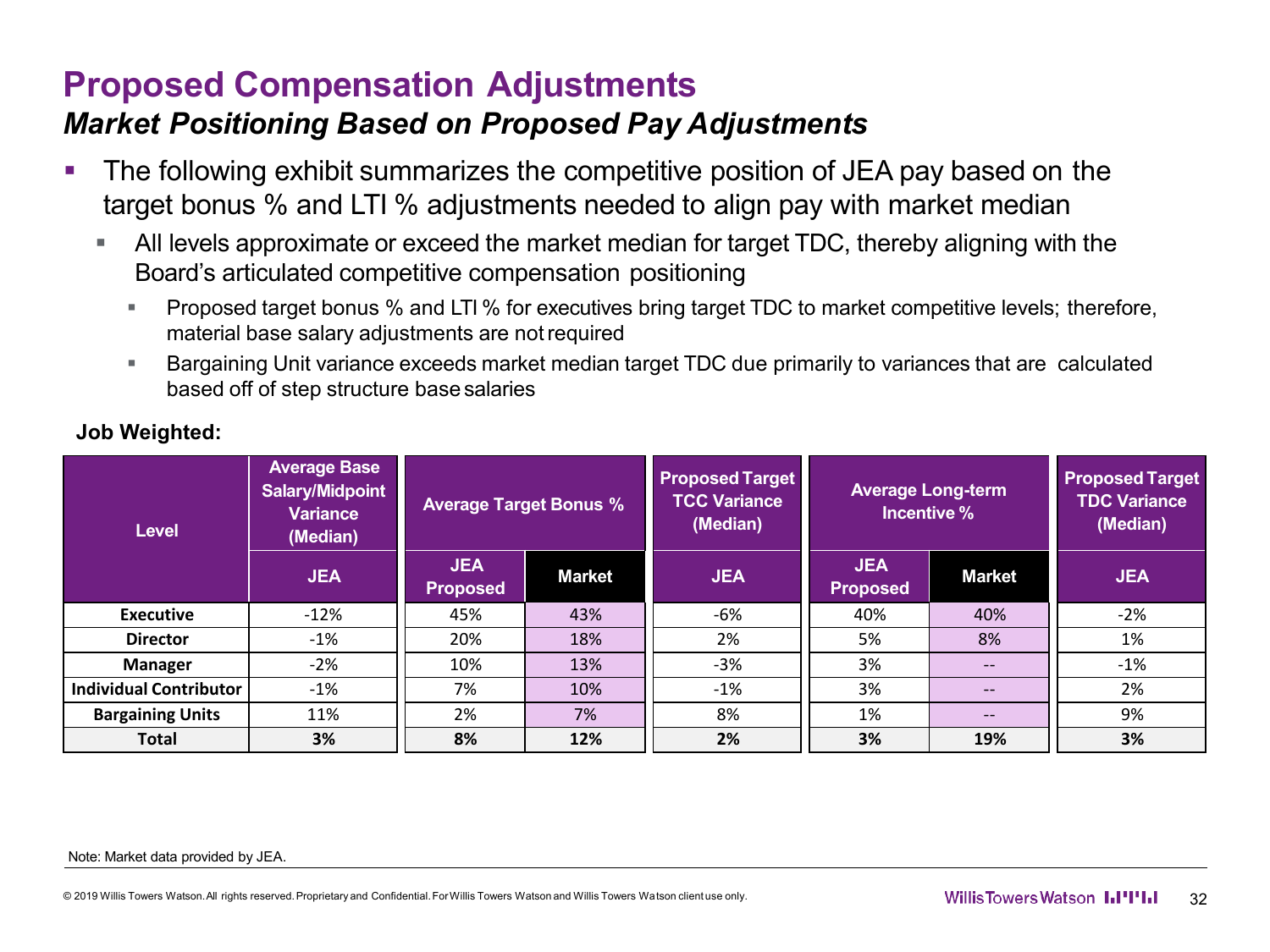#### **Modernizing TotalRewards**

#### *Integrated Total Rewards strategy, architecture & design and delivery for a superior Talent Value Proposition*



*Source: 2018 Willis Towers Watson Modernizing Total Rewards Survey*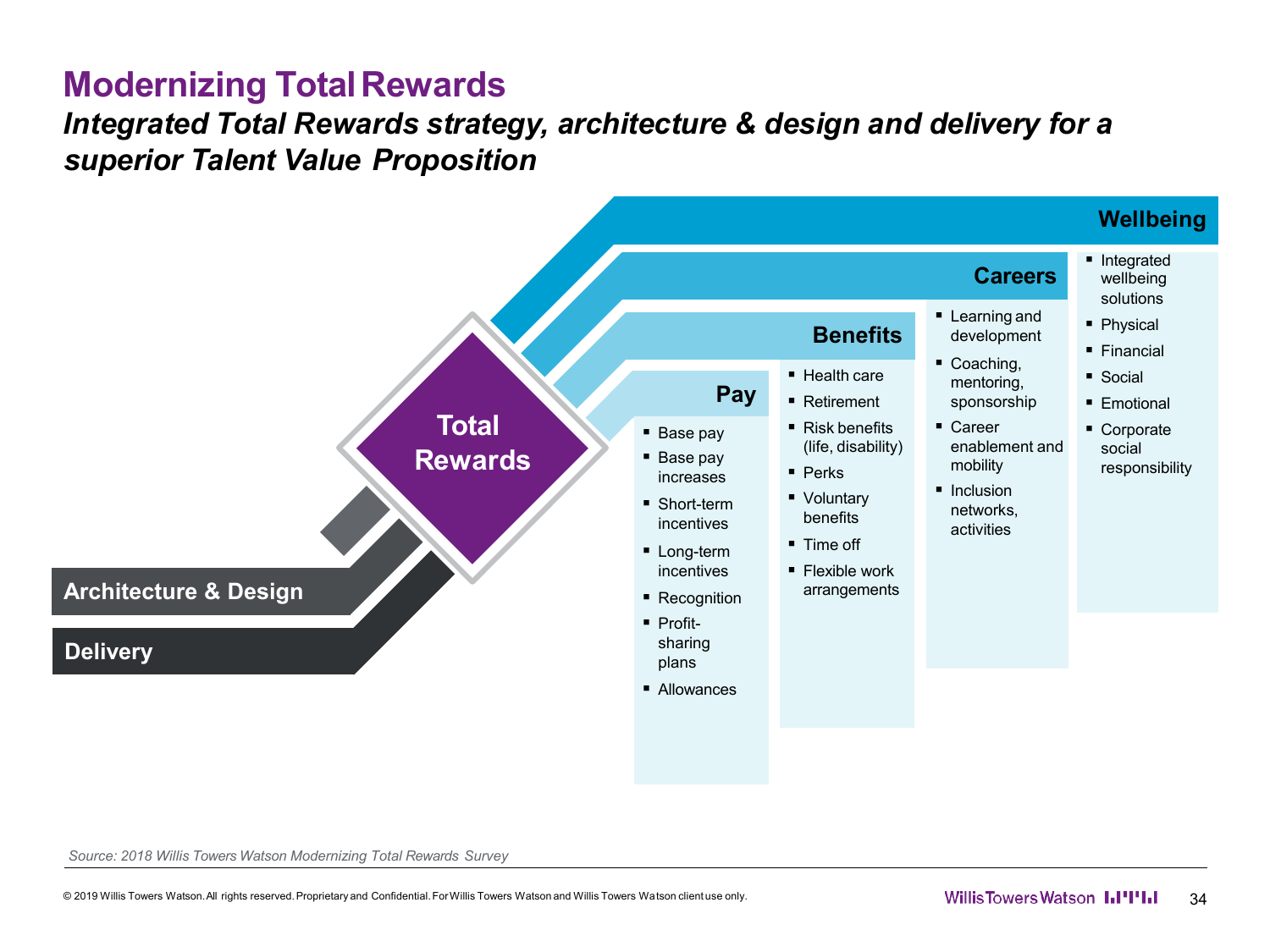#### **Modernizing TotalRewards**

*Key themes emerging in the market with implications for Total Rewards*